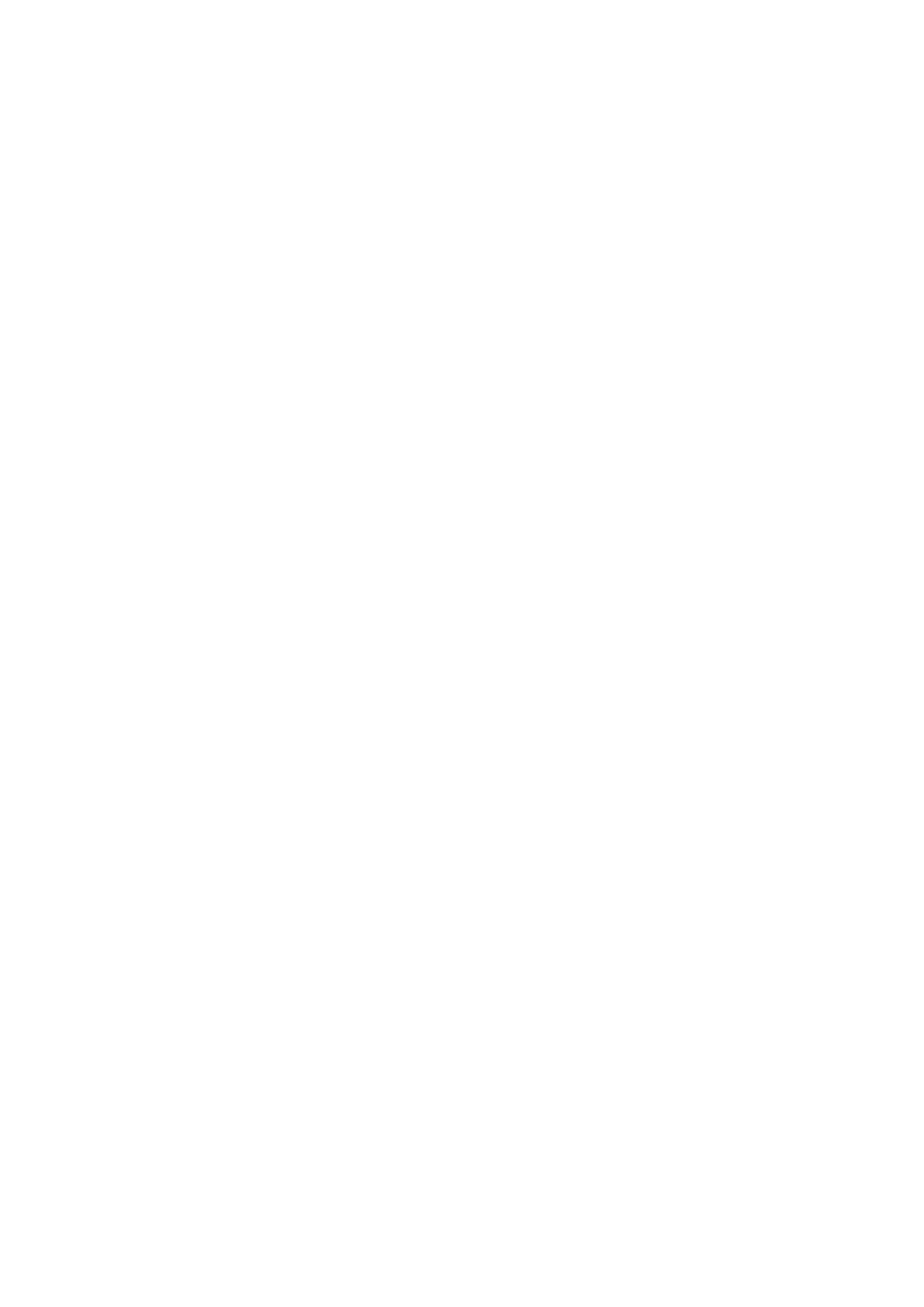# Eighth Additional Protocol to the Constitution of the Universal Postal Union

#### Contents

| Article |                     |                                                                                                 |
|---------|---------------------|-------------------------------------------------------------------------------------------------|
| Ι.      | (art. 1bis amended) | Definitions                                                                                     |
| II.     | (art. 4 amended)    | <b>Exceptional relations</b>                                                                    |
| III.    | (art. 8 amended)    | Restricted Unions. Special Agreements                                                           |
| IV.     | (art. 11 amended)   | Accession or admission to the Union. Procedure                                                  |
| V.      | (art. 22 amended)   | Acts of the Union                                                                               |
| VI.     | (art. 25 amended)   | Signature, authentication, ratification and other forms of<br>approval of the Acts of the Union |
| VII.    | (art. 29 amended)   | Presentation of proposals                                                                       |
| VIII.   | (art. 32 amended)   | Arbitration                                                                                     |
| IX.     |                     | Accession to the Additional Protocol and to the other Acts of<br>the Union                      |
| X.      |                     | Entry into force and duration of the Additional Protocol to the                                 |
|         |                     | Constitution of the Universal Postal Union                                                      |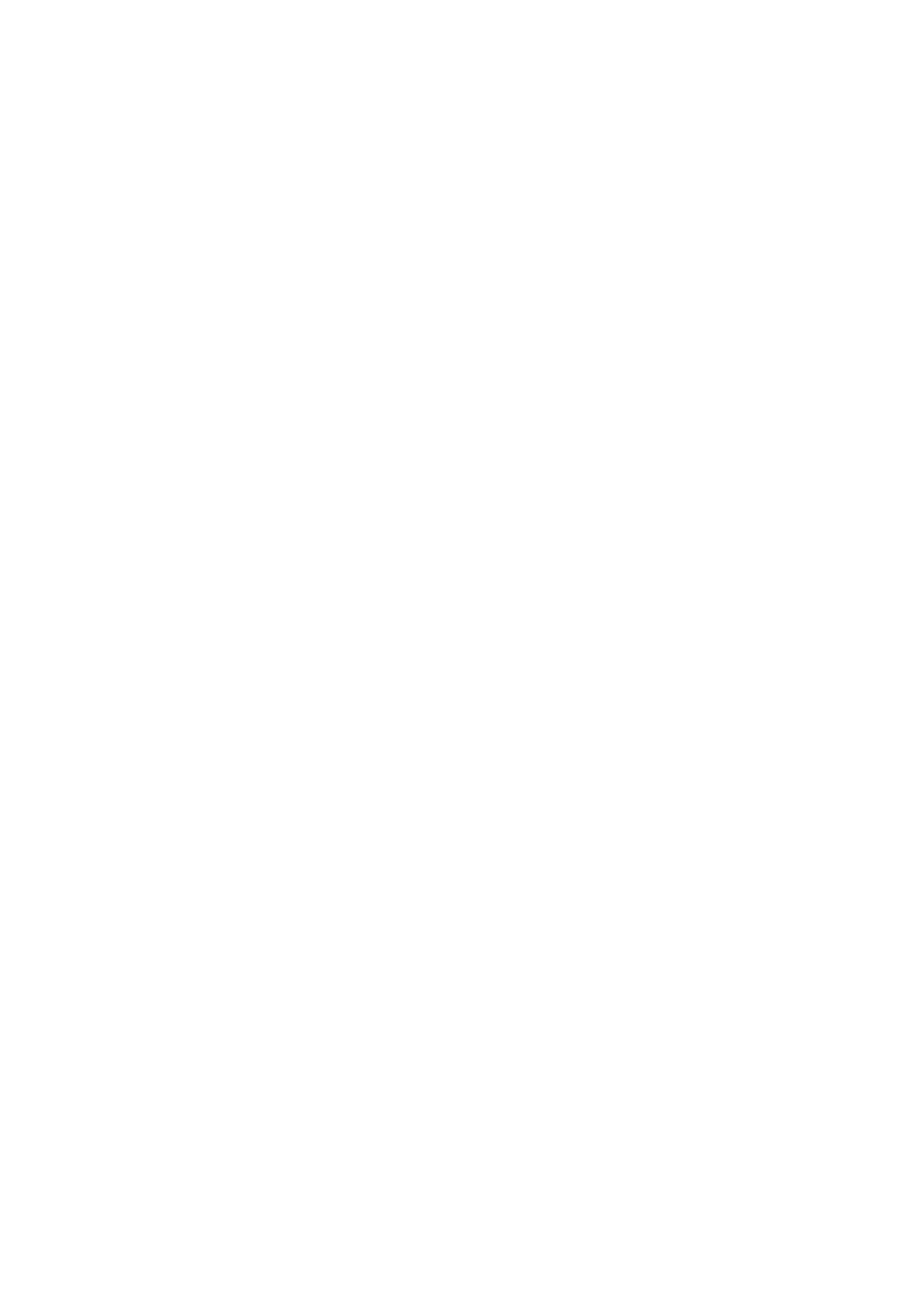# Eighth Additional Protocol to the Constitution of the Universal Postal Union

The plenipotentiaries of the governments of the member countries of the Universal Postal Union, met in Congress at Geneva, in view of article 30.2 of the Constitution of the Universal Postal Union concluded at Vienna on 10 July 1964, have adopted, subject to ratification, the following amendments to that Constitution.

Article I (Article 1bis amended) Definitions

1 For the purposes of the Acts of the Universal Postal Union, the following terms shall have the meanings defined below:

- 1.1 Postal service: all postal services whose scope is determined by the bodies of the Union. The main obligations of postal services are to satisfy certain social and economic objectives of member countries, by ensuring the collection, sorting, transmission and delivery of postal items.
- 1.2 Member country: a country that fulfils the conditions of article 2 of the Constitution.
- 1.3 Single postal territory (one and the same postal territory): the obligation upon the contracting parties to the UPU Acts to provide for the reciprocal exchange of letter-post items, including freedom of transit, and to treat postal items in transit from other countries like their own postal items, without discrimination.
- 1.4 Freedom of transit: obligation for **an** intermediate **member country** to **ensure the** transport **of** postal items passed on to **it** in transit **for** another **member country**, providing similar treatment to that given to domestic items.
- 1.5 Letter-post item: items described in the Convention.
- 1.6 International postal service: postal operations or services regulated by the Acts; set of these operations or services.
- **1.7 Designated operator: any governmental or non-governmental entity officially designated by the member country to operate postal services and to fulfil the related obligations arising out of the Acts of the Union on its territory.**
- **1.8 Reservation: an exemption clause whereby a member country purports to exclude or to modify the legal effect of a clause of an Act, other than the Constitution and the General Regulations, in its application to that member country. Any reservation shall be compatible with the object and purpose of Union as defined in the preamble and article 1 of the Constitution. It must be duly justified and approved by the majority required for approval of the Act concerned, and inserted in the Final Protocol thereto.**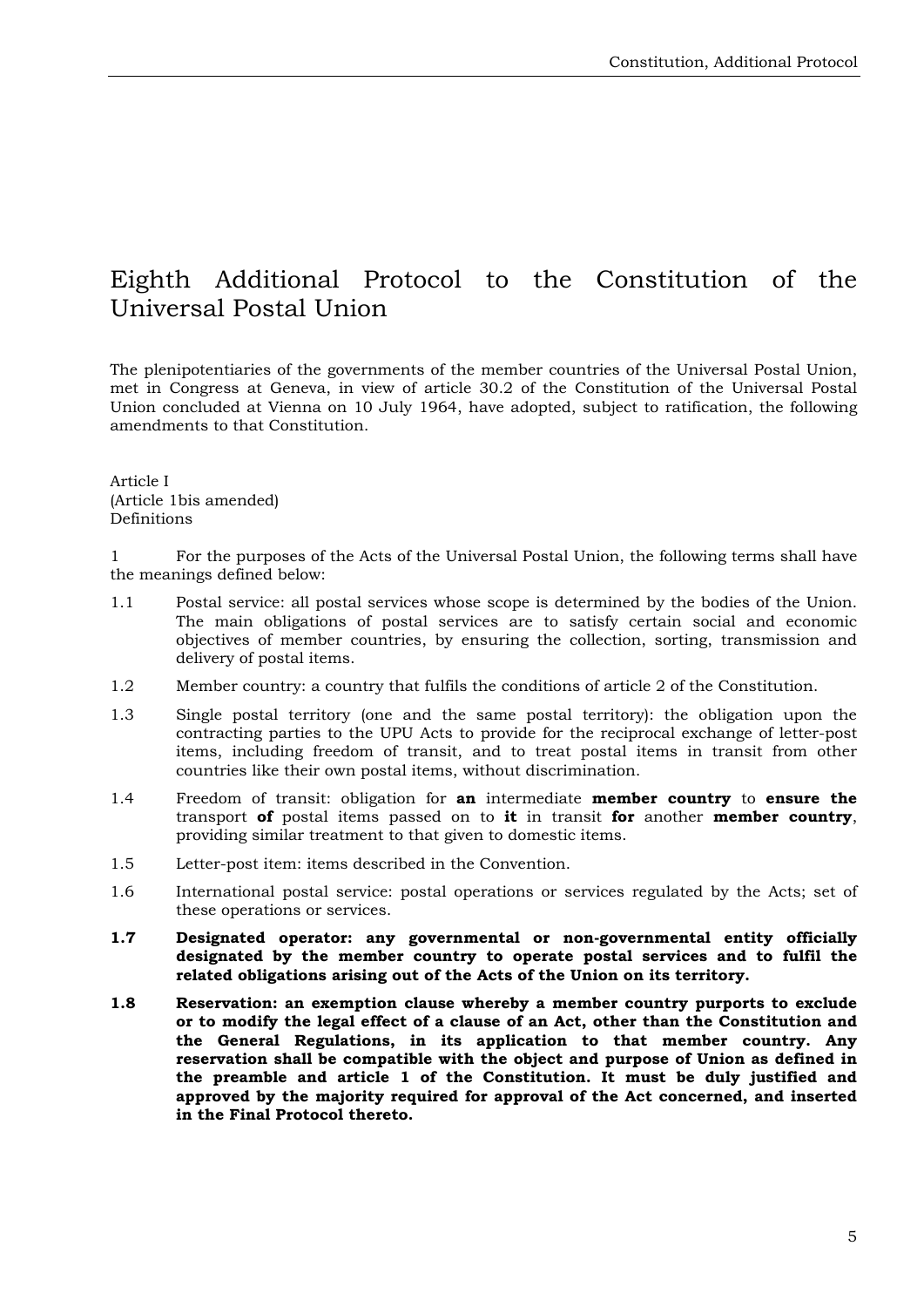Article II (Article 4 amended) Exceptional relations

**Member countries whose designated operators** provide a service with territories not included in the Union are bound to act as intermediaries for other **member countries**. The provisions of the Convention and its Regulations shall be applicable to such exceptional relations.

Article III (Article 8 amended) Restricted Unions. Special Agreements

1 Member countries, or their **designated operators** if the legislation of those **member** countries so permits, may establish Restricted Unions and make Special Agreements concerning the international postal service, provided always that they do not introduce provisions less favourable to the public than those provided for by the Acts to which the member countries concerned are parties.

2 Restricted Unions may send observers to Congresses, conferences and meetings of the Union, to the Council of Administration and to the Postal Operations Council.

3 The Union may send observers to Congresses, conferences and meetings of Restricted Unions.

Article IV (Article 11 amended) Accession or admission to the Union. Procedure

1 Any member of the United Nations may accede to the Union.

2 Any sovereign country which is not a member of the United Nations may apply for admission as a member country of the Union.

3 Accession or application for admission to the Union must entail a formal declaration of accession to the Constitution and to the obligatory Acts of the Union. It shall be addressed by the government of the country concerned to the Director General of the International Bureau, who shall notify the accession or consult the member countries on the application for admission, as the case may be.

4 A country which is not a member of the United Nations shall be deemed to be admitted as a member country if its application is approved by at least two thirds of the member countries of the Union. Member countries which have not replied within a period of four months **counting from the date of the consultation** shall be considered as having abstained.

5 Accession or admission to membership shall be notified by the Director General of the International Bureau to the governments of member countries. It shall take effect from the date of such notification.

Article V (Article 22 amended) Acts of the Union

1 The Constitution shall be the basic Act of the Union. It shall contain the organic rules of the Union and shall not be subject to reservations.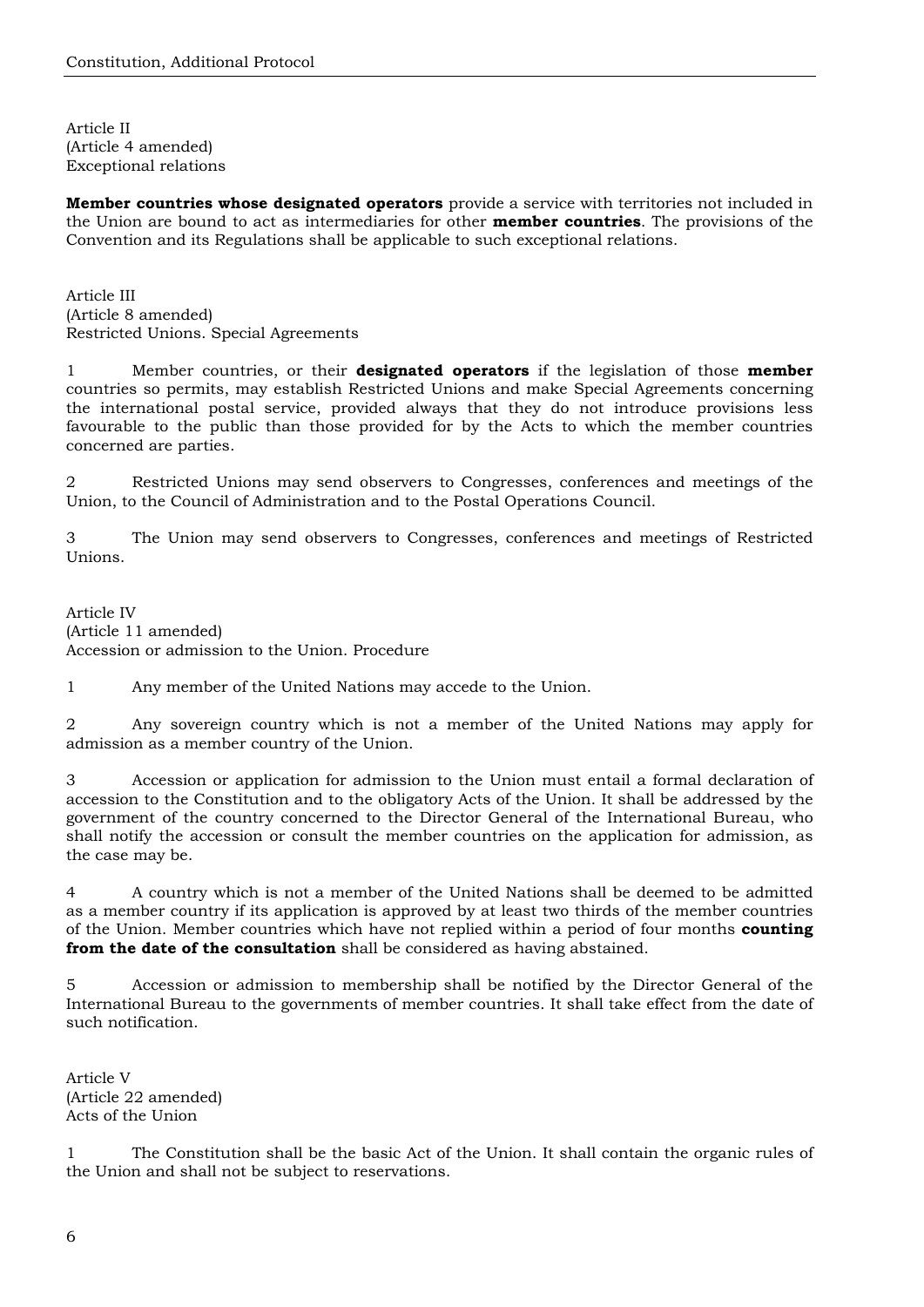2 The General Regulations shall embody those provisions which ensure the application of the Constitution and the working of the Union. They shall be binding on all member countries and shall not be subject to reservations.

3 The Universal Postal Convention, the Letter Post Regulations and the Parcel Post Regulations shall embody the rules applicable throughout the international postal service and the provisions concerning the letter-post and postal parcels services. These Acts shall be binding on all member countries. **Member countries shall ensure that their designated operators fulfil the obligations arising from the Convention and its Regulations.**

4 The Agreements of the Union, and their Regulations, shall regulate the services other than those of the letter post and postal parcels between those member countries which are parties to them. They shall be binding on those **member** countries only. **Signatory member countries shall ensure that their designated operators fulfil the obligations arising from the Agreements and their Regulations.**

5 The Regulations, which shall contain the rules of application necessary for the implementation of the Convention and of the Agreements, shall be drawn up by the Postal Operations Council, bearing in mind the decisions taken by Congress.

6 The Final Protocols annexed to the Acts of the Union referred to in paragraphs 3, 4 and 5 shall contain the reservations to those Acts.

Article VI

(Article 25 amended)

Signature, authentication, ratification and other forms of approval of the Acts of the Union

1 The Acts of the Union arising from the Congress shall be signed by the plenipotentiaries of the member countries.

2 The Regulations shall be authenticated by the Chairman and the Secretary General of the Postal Operations Council.

3 The Constitution shall be ratified as soon as possible by the signatory countries.

4 Approval of the Acts of the Union other than the Constitution shall be governed by the constitutional regulations of each signatory country.

5 When a **member** country does not ratify the Constitution or does not approve the other Acts which it has signed, the Constitution and other Acts shall be no less valid for the other **member** countries that have ratified or approved them.

Article VII (Article 29 amended) Presentation of proposals

1 **A** member country shall have the right to present, either to Congress or between Congresses, proposals concerning the Acts of the Union to which **it** is a party.

2 However, proposals concerning the Constitution and the General Regulations may be submitted only to Congress.

3 Moreover, proposals concerning the Regulations shall be submitted direct to the Postal Operations Council but must first be transmitted by the International Bureau to all member countries **and all designated operators**.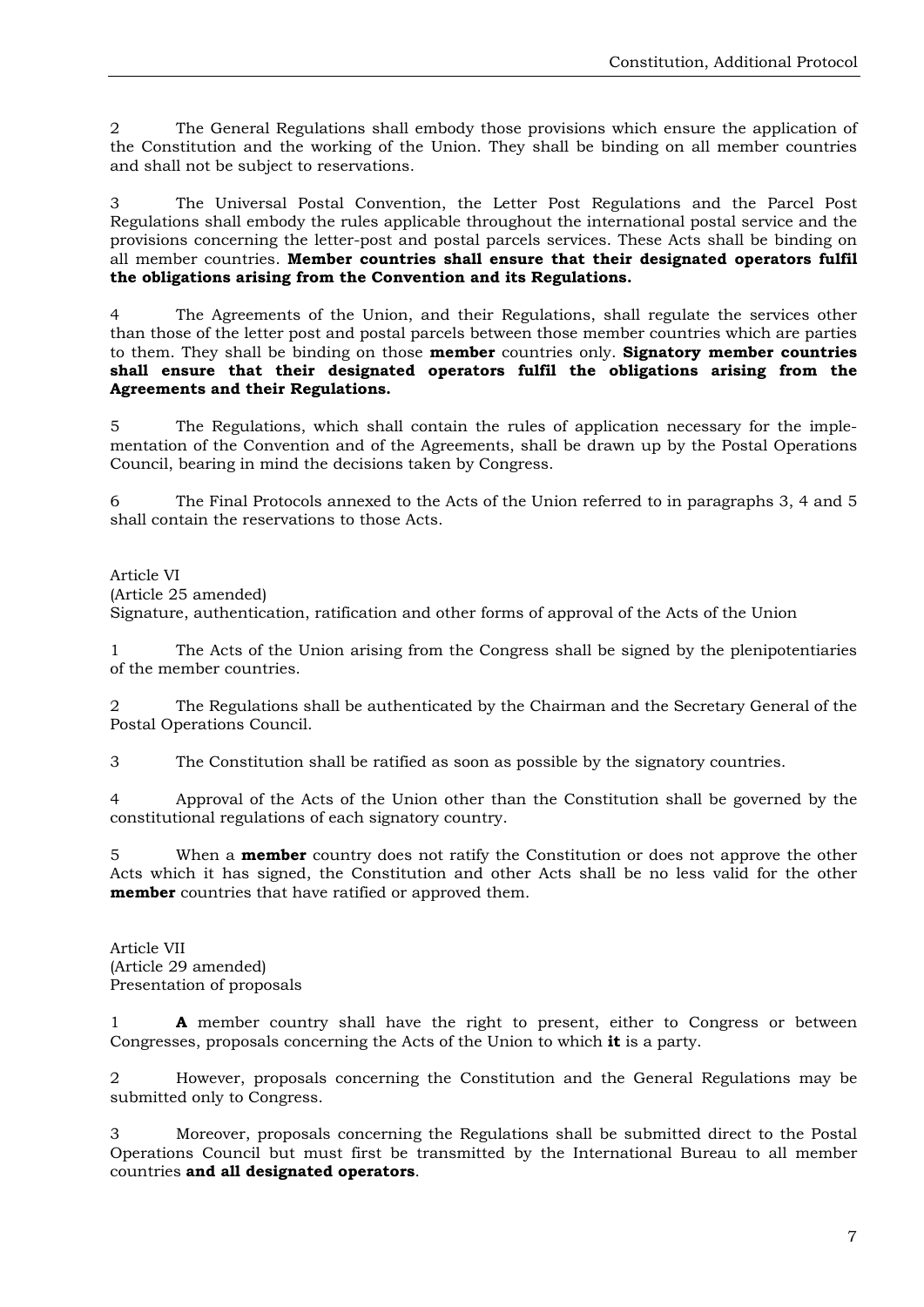Article VIII (Article 32 amended) Arbitration

In the event of a dispute between two or more member countries concerning the interpretation of the Acts of the Union or the responsibility imposed on a **member country** by the application of those Acts, the question at issue shall be settled by arbitration.

Article IX

Accession to the Additional Protocol and to the other Acts of the Union

1 Member countries which have not signed the present Protocol may accede to it at any time.

2 Member countries which are party to the Acts renewed by Congress but which have not signed them shall accede thereto as soon as possible.

3 Instruments of accession relating to the cases set forth in paragraphs 1 and 2 shall be sent to the Director General of the International Bureau, who shall notify the governments of the member countries of their deposit.

Article X

Entry into force and duration of the Additional Protocol to the Constitution of the Universal Postal Union

This Additional Protocol shall come into force on **1 January 2010** and shall remain in force for an indefinite period.

In witness whereof the plenipotentiaries of the governments of the member countries have drawn up this Additional Protocol, which shall have the same force and the same validity as if its provisions were inserted in the text of the Constitution itself, and they have signed it in a single original which shall be deposited with the Director General of the International Bureau. A copy thereof shall be delivered to each party by the International Bureau of the Universal Postal Union.

#### Done at **Geneva, 12 August 2008**.

*See signatures on next page.*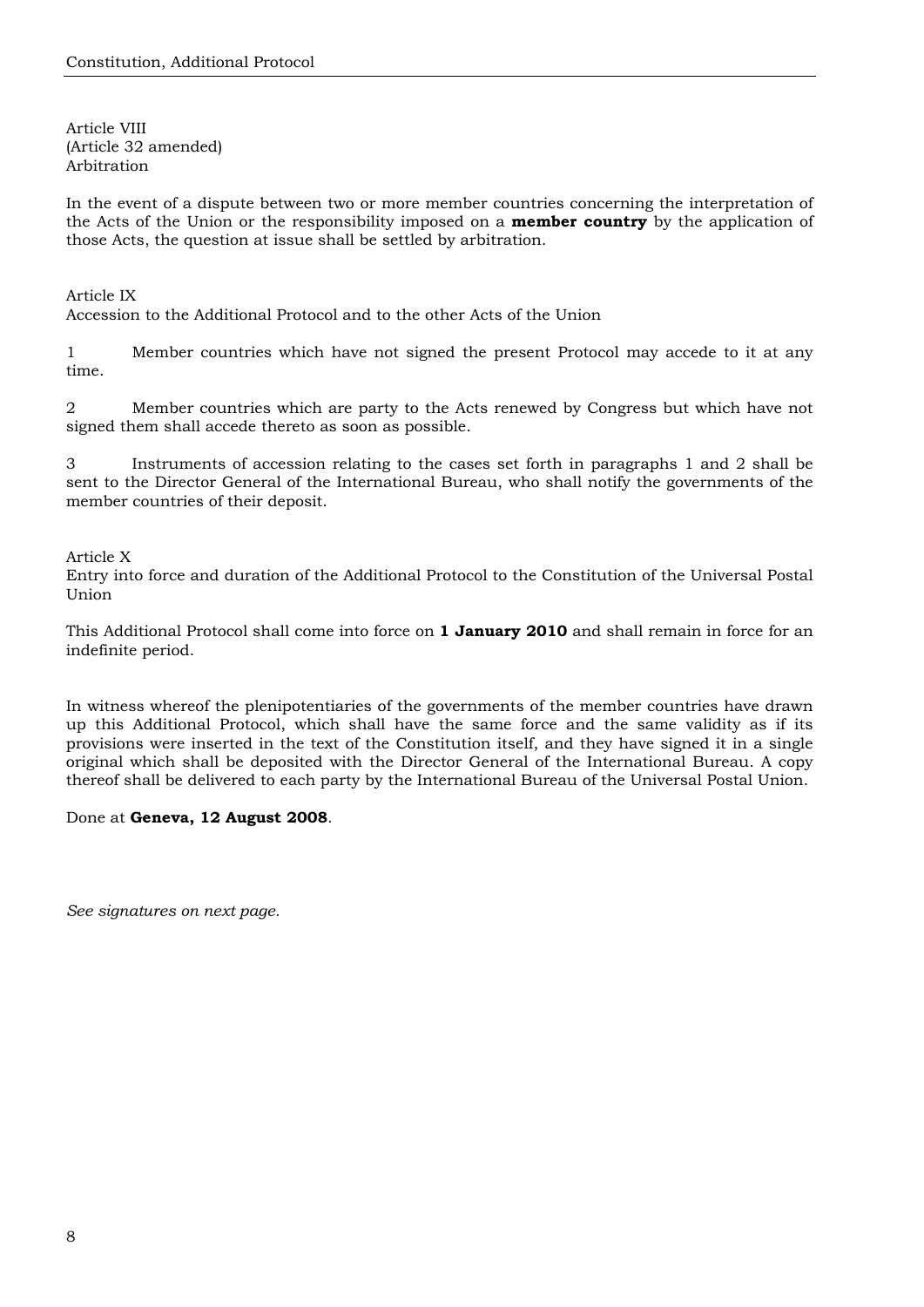**POUR** L'ÉTAT ISLAMIQUE D'AFGHANISTAN:

**POUR** LA RÉPUBLIQUE ALGÉRIENNE DÉMOCRATIQUE ET POPULAIRE:

**POUR** LA RÉPUBLIQUE D'AFRIQUE DU SUD:

**POUR** LA RÉPUBLIQUE FÉDÉRALE D'ALLEMAGNE:

Irdo Ji

POUR LA RÉPUBLIQUE D'ALBANIE:

Etleva  $Fi/a$ 

**POUR** LES ÉTATS-UNIS D'AMÉRIQUE:

Jereld (Clanderven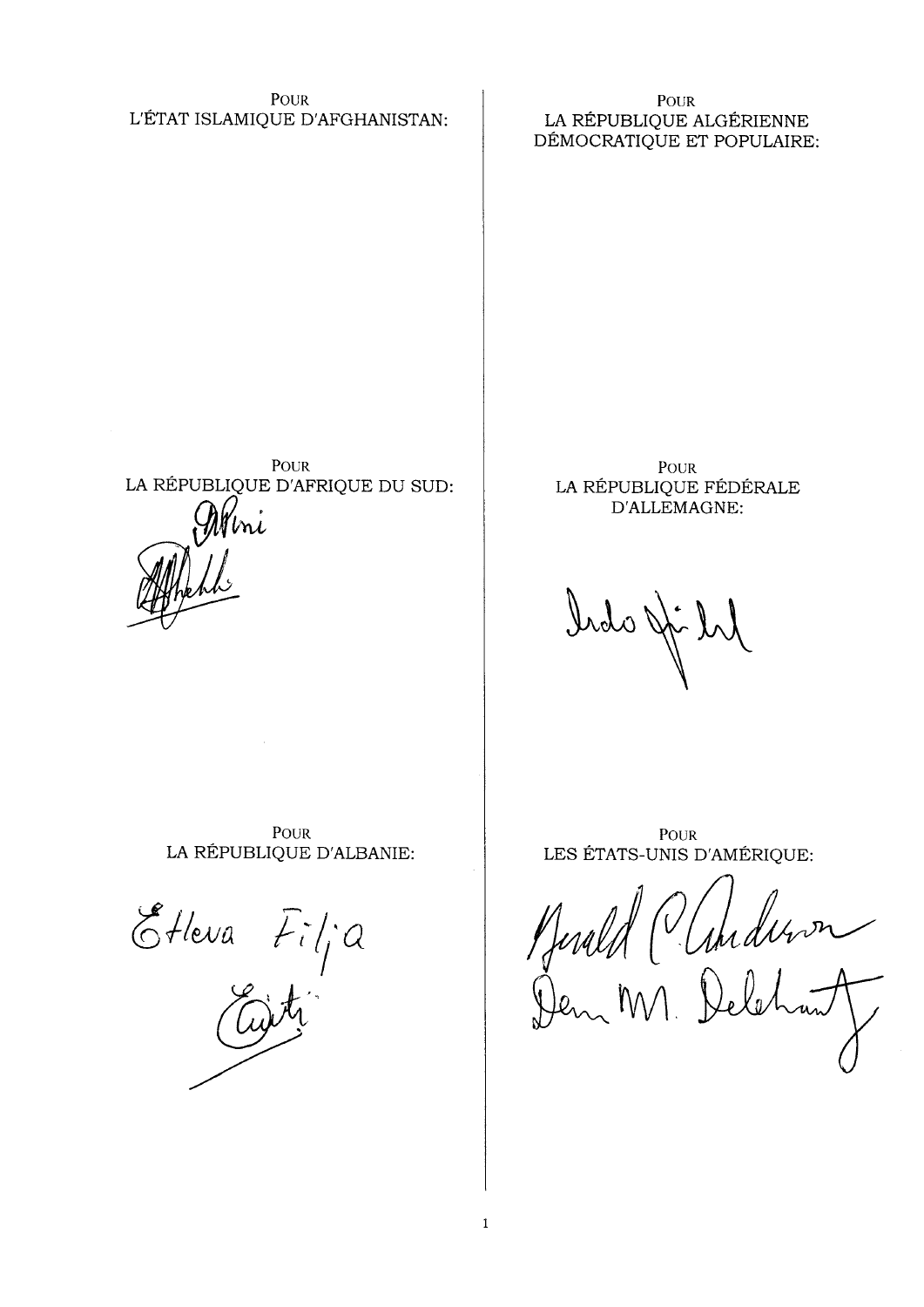POUR LA RÉPUBLIQUE D'ANGOLA:

**POUR** LA RÉPUBLIQUE ARGENTINE:

Murin

POUR ANTIGUA-ET-BARBUDA:

**POUR** LA RÉPUBLIQUE D'ARMÉNIE:

J. P. Boon

POUR LE ROYAUME DE L'ARABIE SAOUDITE:  $\prime$   $\geq$ AL KEWill  $\widehat{\mathfrak{h}^{\gamma}}$  /  $\overline{a}$ 2ر عس<sup>ال</sup>سه <sub>ا</sub>ل

POUR L'AUSTRALIE: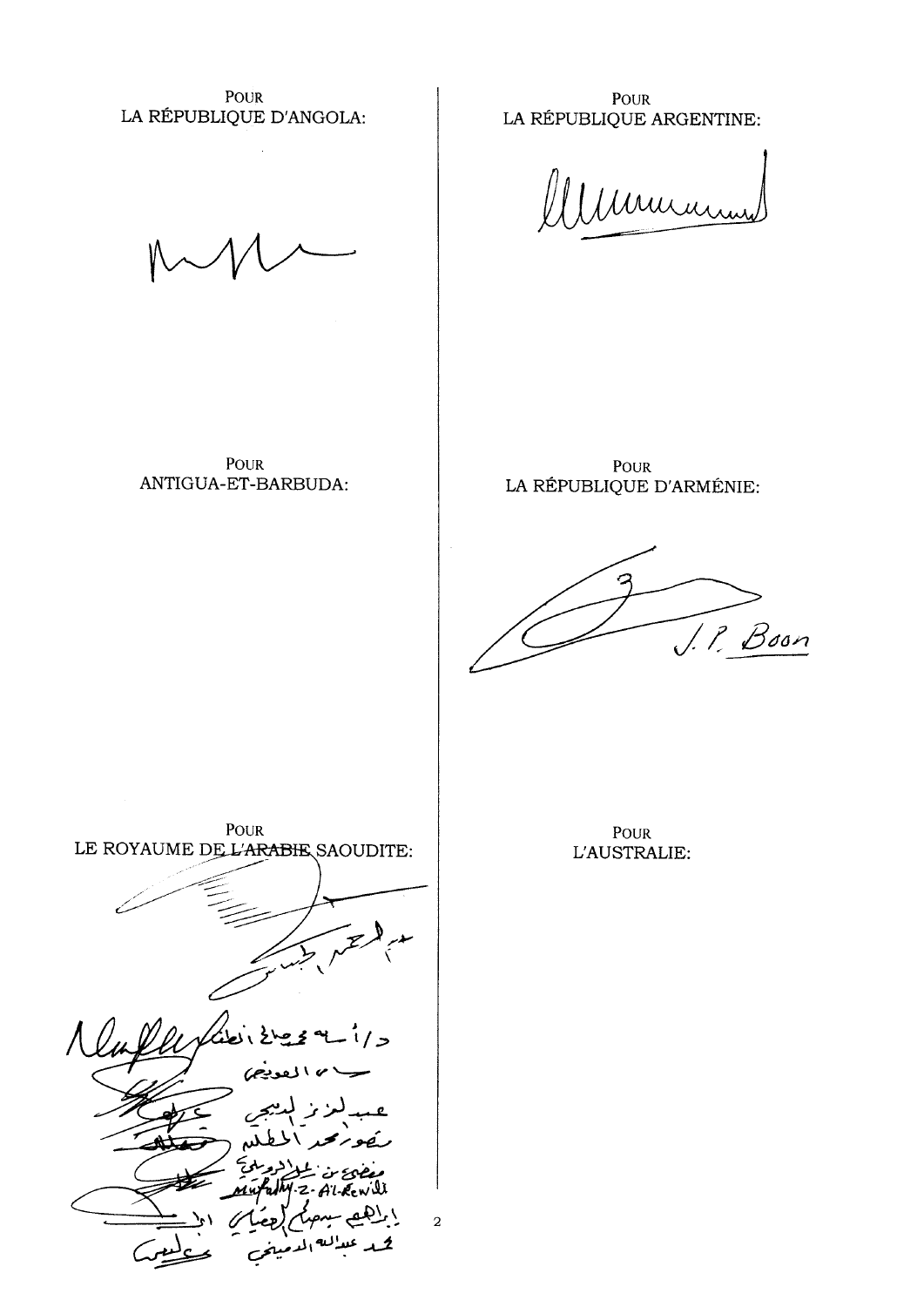POUR<br>LA RÉPUBLIQUE D'AUTRICHE:

**POUR** LE ROYAUME DE BAHRAIN:



**POUR** LA RÉPUBLIQUE D'AZERBAÏDJAN:

**POUR** LA RÉPUBLIQUE POPULAIRE DU BANGLADESH:

are there is

**POUR** LE COMMONWEALTH DES BAHAMAS:

POUR LA BARBADE:

Brathwait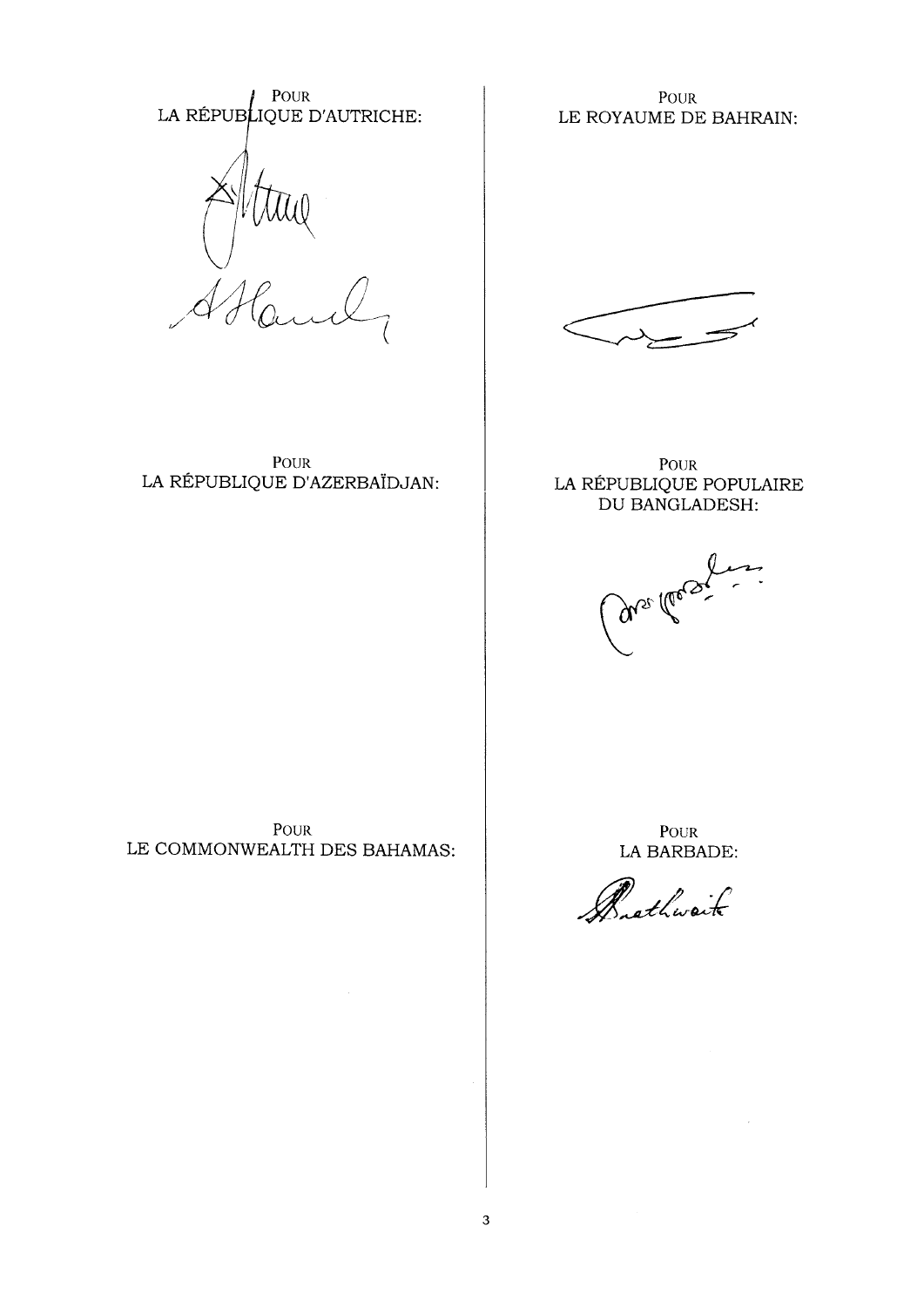POUR LA RÉPUBLIQUE DU BÉLARUS:

 $1/6$ 

 $\mbox{POUR}$ LA BELGIQUE:



POUR BELIZE:

POUR LA RÉPUBLIQUE DU BÉNIN:



POUR LE ROYAUME DE BHOUTAN:



POUR LA RÉPUBLIQUE DE BOLIVIE:

 $\overline{4}$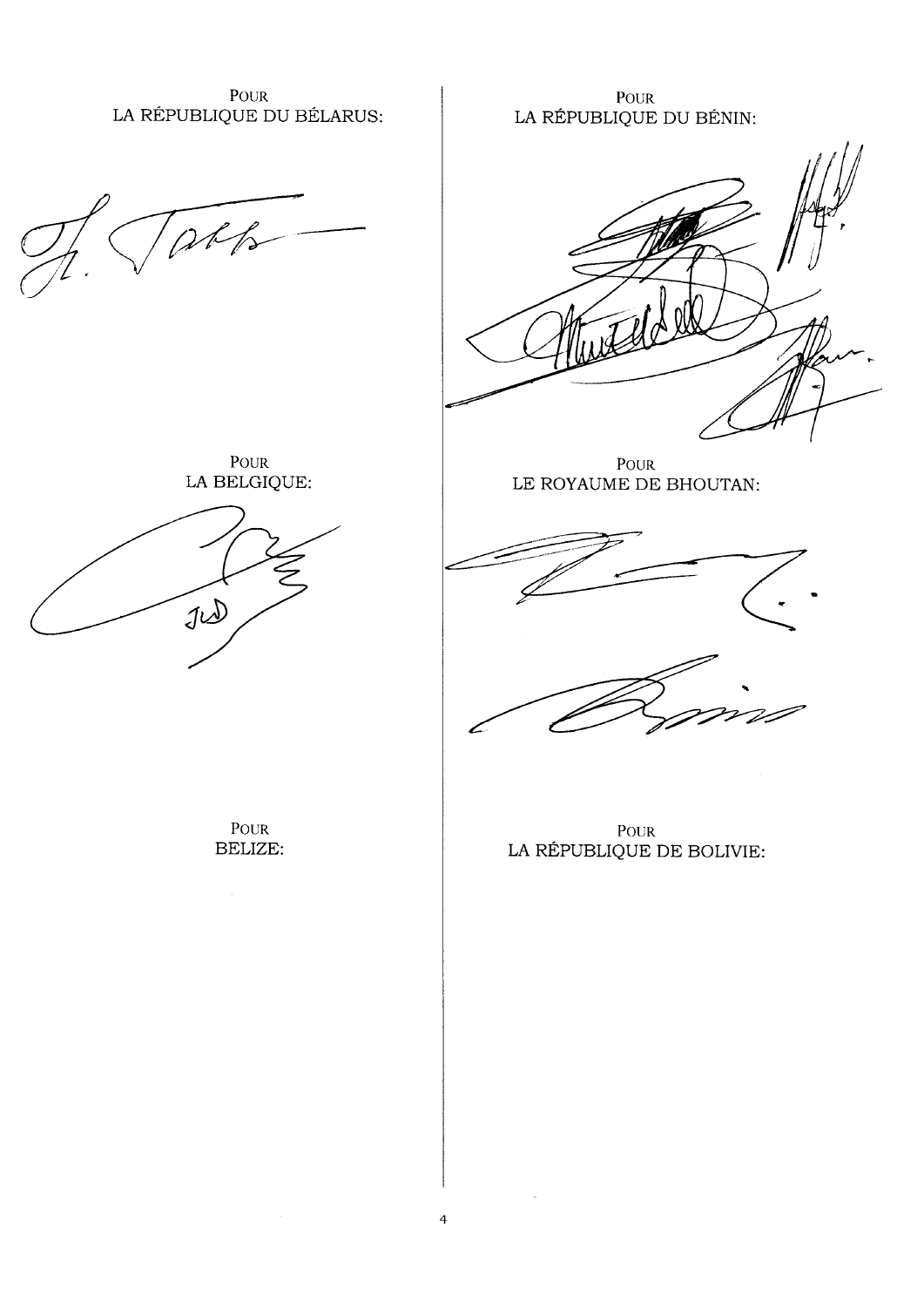POUR LA RÉPUBLIQUE DE BOSNIE-HERZÉGOVINE:

POUR

LA RÉPUBLIQUE DU BOTSWANA:

**POUR BRUNEI DARUSSALAM:** 

**POUR** LA RÉPUBLIQUE DE BULGARIE:

POUR LA RÉPUBLIQUE FÉDÉRATIVE DU BRÉSIL:

**POUR** LE BURKINA FASO: Cléckhas Kunkyale Some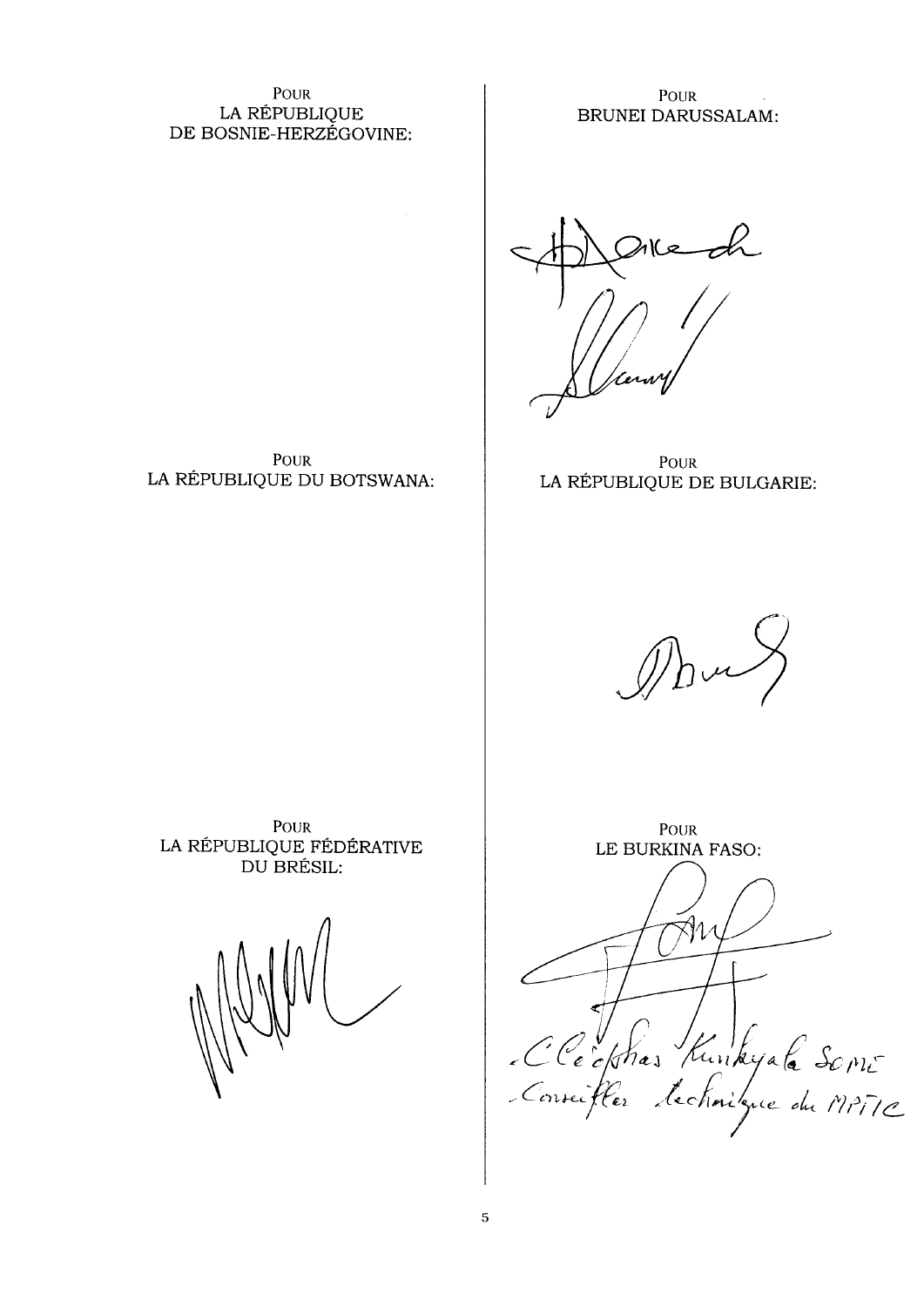**POUR** LA RÉPUBLIQUE DU BURUNDI:

**POUR** LE CANADA:



POUR LA RÉPUBLIQUE DU CAP-VERT:



POUR LE ROYAUME DU CAMBODGE:

**WW** 

D Vann

POUR LA RÉPUBLIQUE DU CAMEROUN:

**POUR** LA RÉPUBLIQUE CENTRAFRICAINE: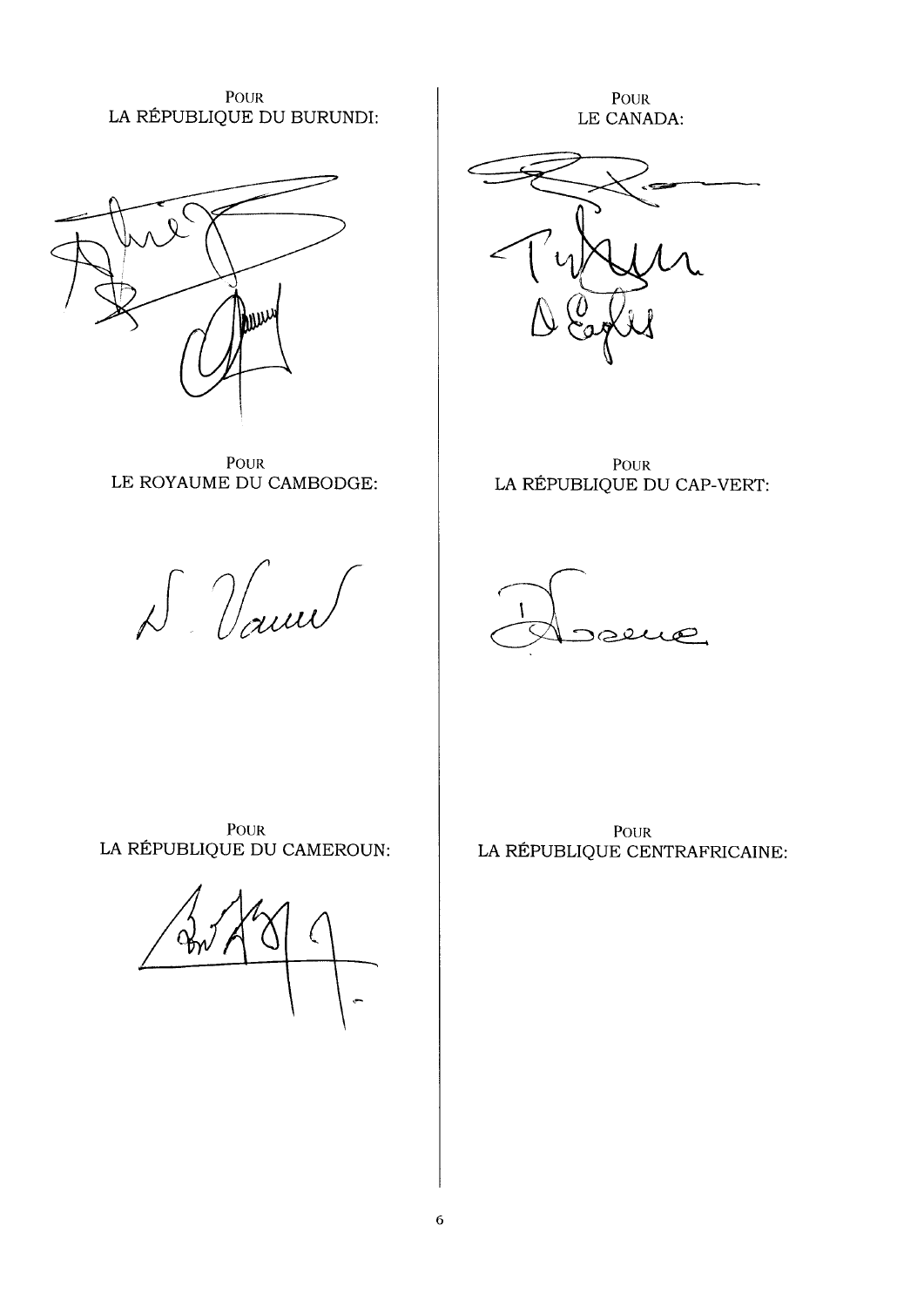

POUR LA RÉPUBLIQUE POPULAIRE DE CHINE:

**POUR** LA RÉPUBLIQUE DE COLOMBIE:

**POUR** L'UNION DES COMORES:



POUR LA RÉPUBLIQUE DE CHYPRE:





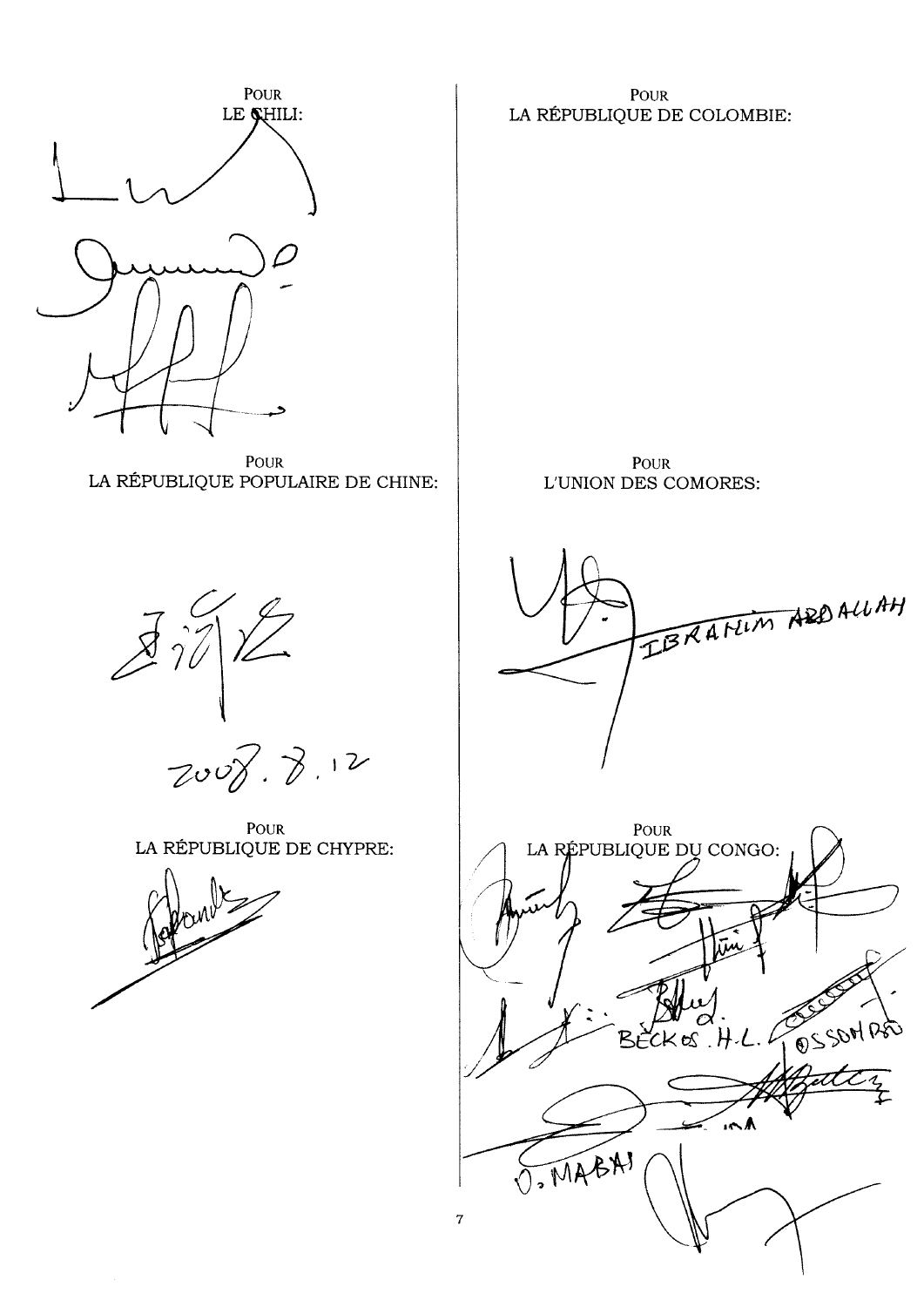POUR LA RÉPUBLIQUE DE CORÉE:

POUR LA RÉPUBLIQUE DE CROATIE:

ttin k

Kwang Sup Ko

POUR LA RÉPUBLIQUE DE COSTA-RICA:



POUR LA RÉPUBLIQUE DE CÔTE D'IVOIRE:



POUR LA RÉPUBLIQUE DE CUBA:



**POUR** LE ROYAUME DE DANEMARK:

End Themp-Haven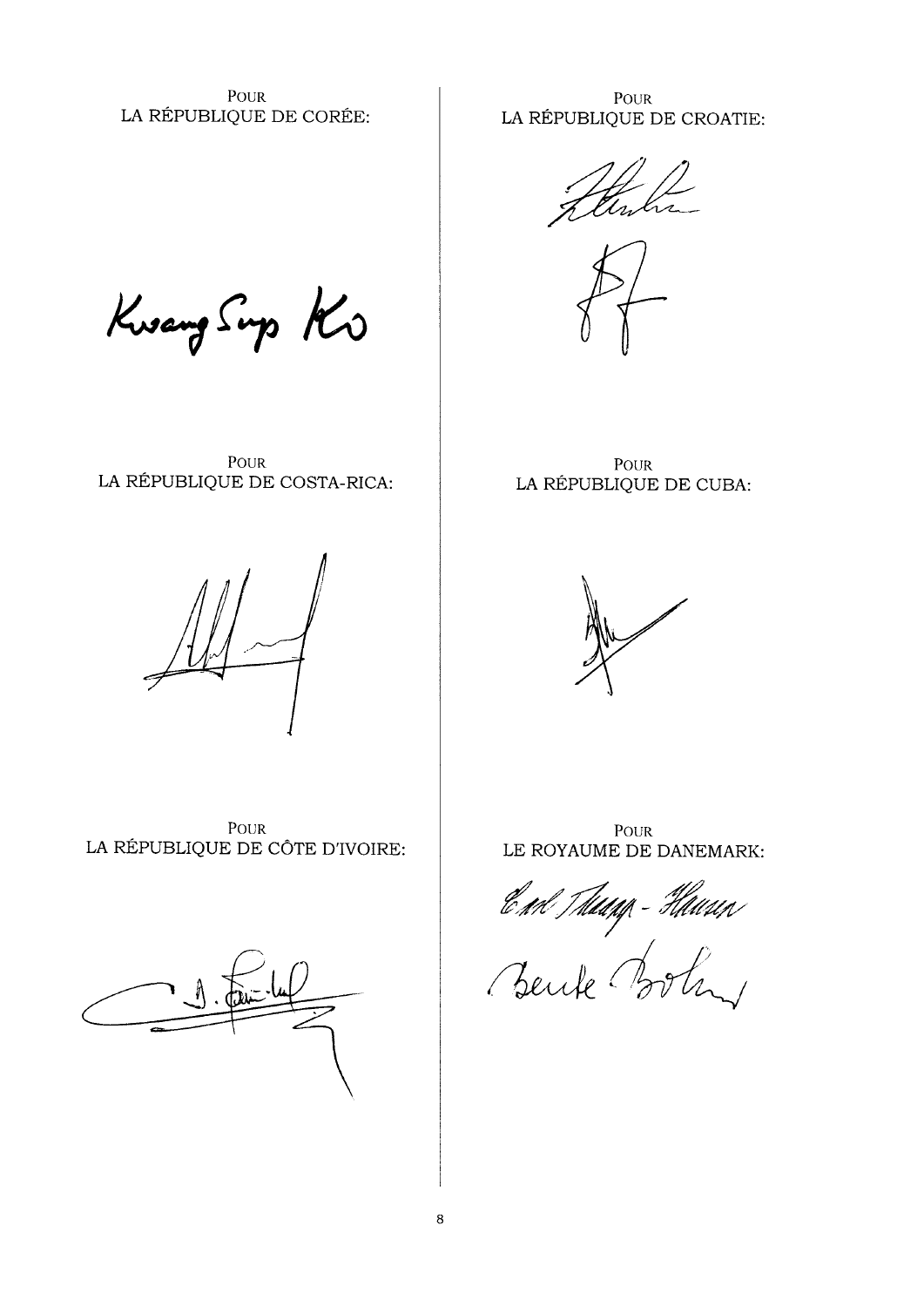POUR LA RÉPUBLIQUE DE DJIBOUTI:

**POUR** LA RÉPUBLIQUE ARABE D'ÉGYPTE:

POUR LA RÉPUBLIQUE DOMINICAINE:

 $\sigma$ 

POUR LE COMMONWEALTH DE LA DOMINIQUE:

POUR LA RÉPUBLIQUE DE EL SALVADOR:

**POUR** LES ÉMIRATS ARABES UNIS:

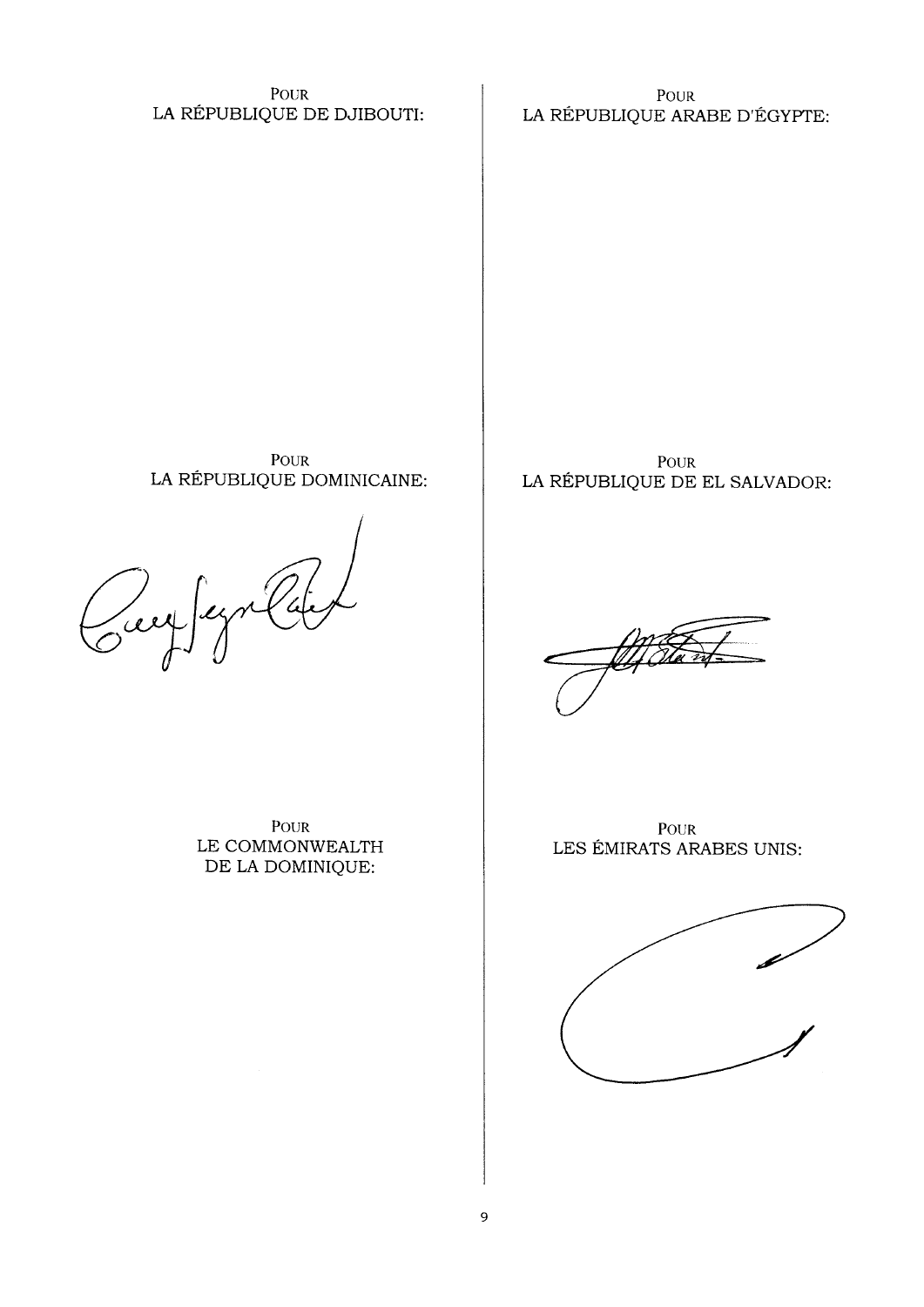POUR LA RÉPUBLIQUE DE L'ÉQUATEUR:

POUR L'ÉRYTHRÉE: POUR<br>LA RÉPUBLIQUE D'ESTONIE:

POUR L'ÉTHIOPIE:

POUR L'ESPAGNE:

 $\Gamma$ .  $-\ddotsc$ 

POUR FIDJI: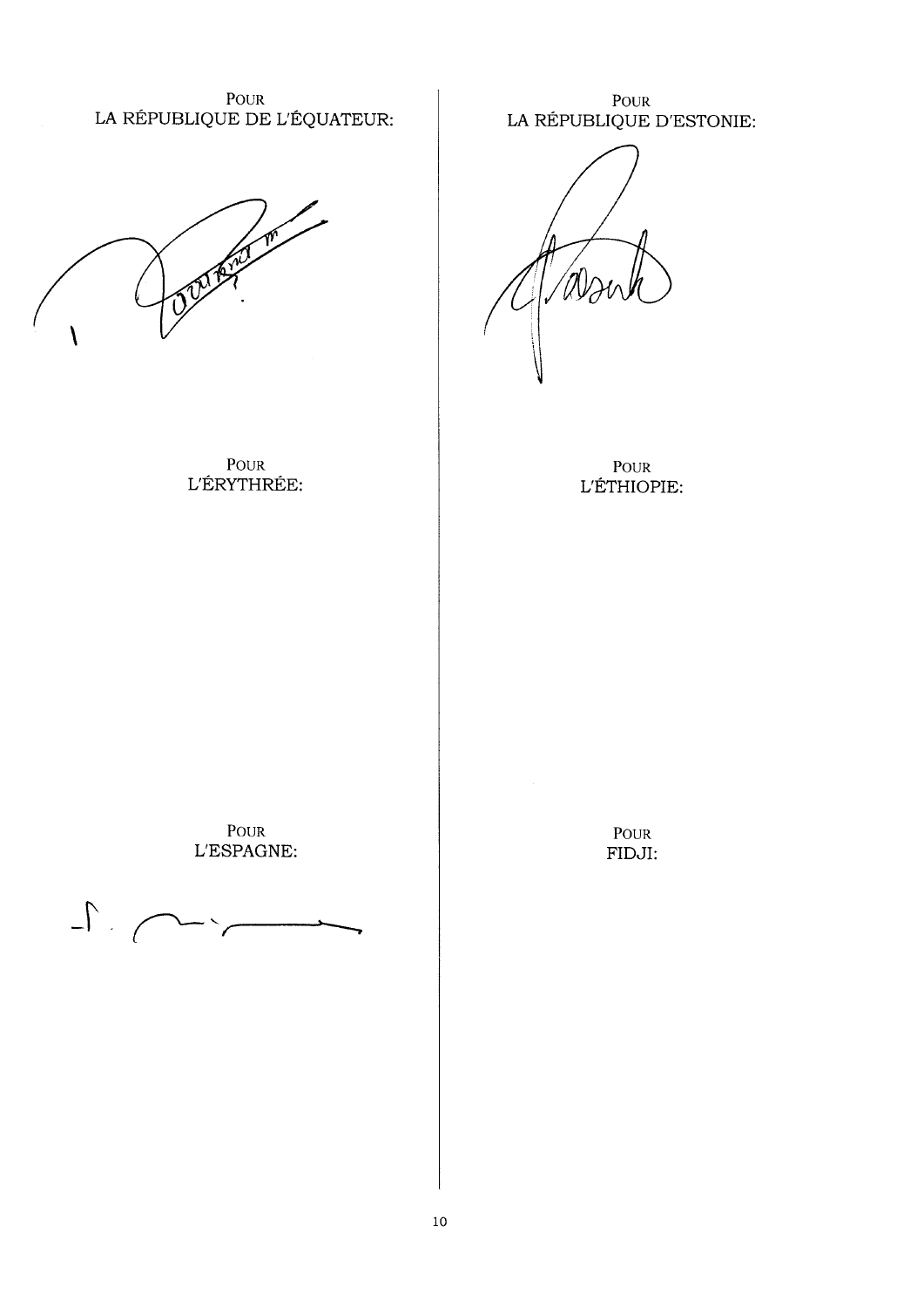POUR LA RÉPUBLIQUE DE EMLANDE: in Allardt Senne Maya Kalter myours

**POUR** LA RÉPUBLIQUE FRANÇAISE:



**POUR** LA RÉPUBLIQUE DE GÉORGIE:

**POUR** 

LA GAMBIE:

**POUR** LA RÉPUBLIQUE GABONAISE:



POUR LA RÉPUBLIQUE DU GHANA:

KWABENA BANH-DWODU AmballADOR - REEMANENT REPAIR OF GHANA  $\overline{A}$  TIVE TEWSLIPANEP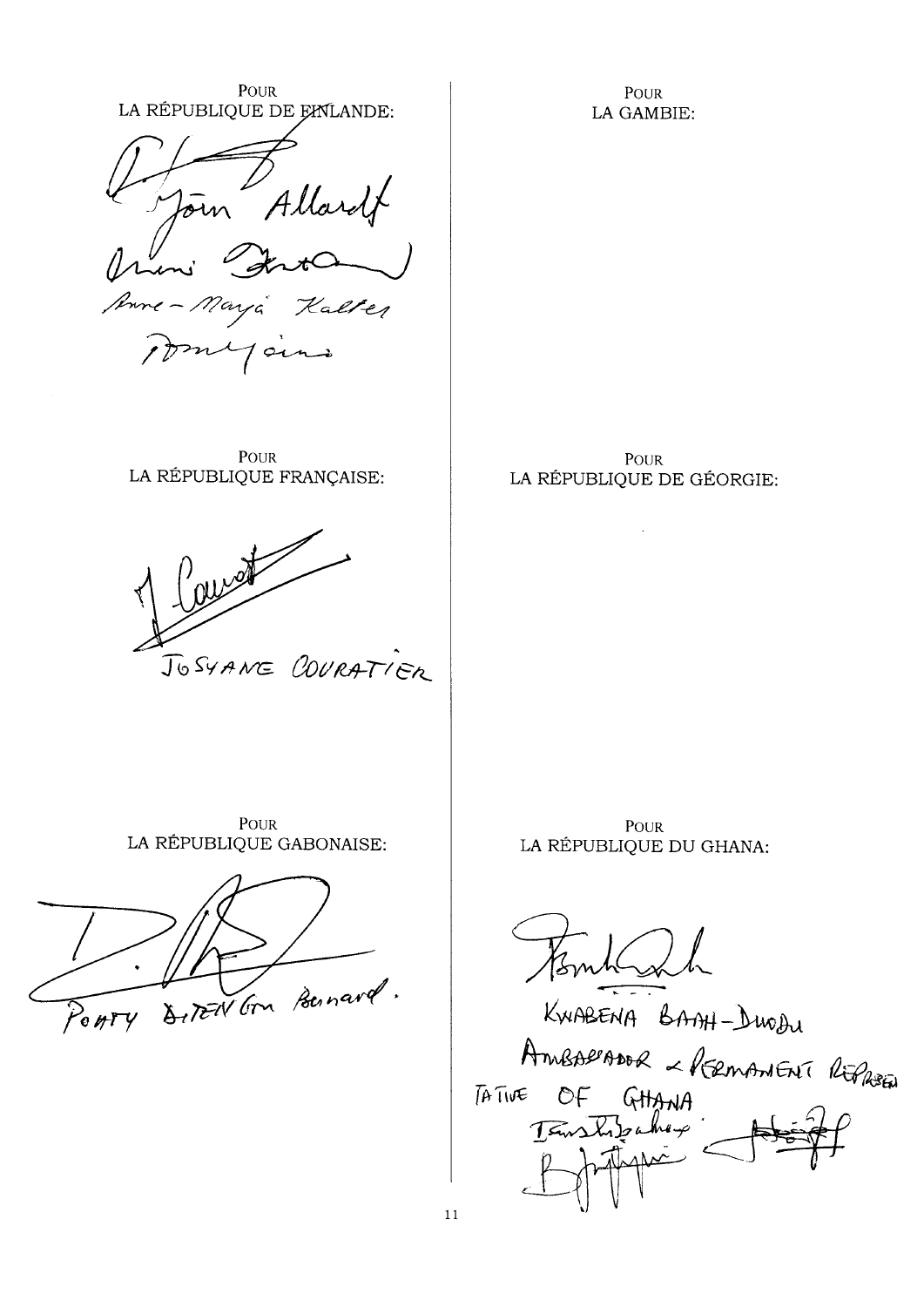### POUR LE ROYAUME-UNI DE GRANDE-BRETAGNE ET D'IRLANDE DU NORD, ÎLES DE LA MANCHE ET ÎLE DE MAN:

POUR LA GRENADE:

POUR

LES TERRITOIRES D'OUTRE-MER DONT LES RELATIONS INTERNATIONALES SONT ASSURÉES PAR LE GOUVERNEMENT DU ROYAUME-UNI DE GRANDE-BRETAGNE ET D'IRLANDE DU NORD:

**POUR** LA RÉPUBLIQUE DU GUATÉMALA:

**POUR** LA GRÈCE:

POUR LA RÉPUBLIQUE DE GUINÉE:

 $\frac{1}{2}$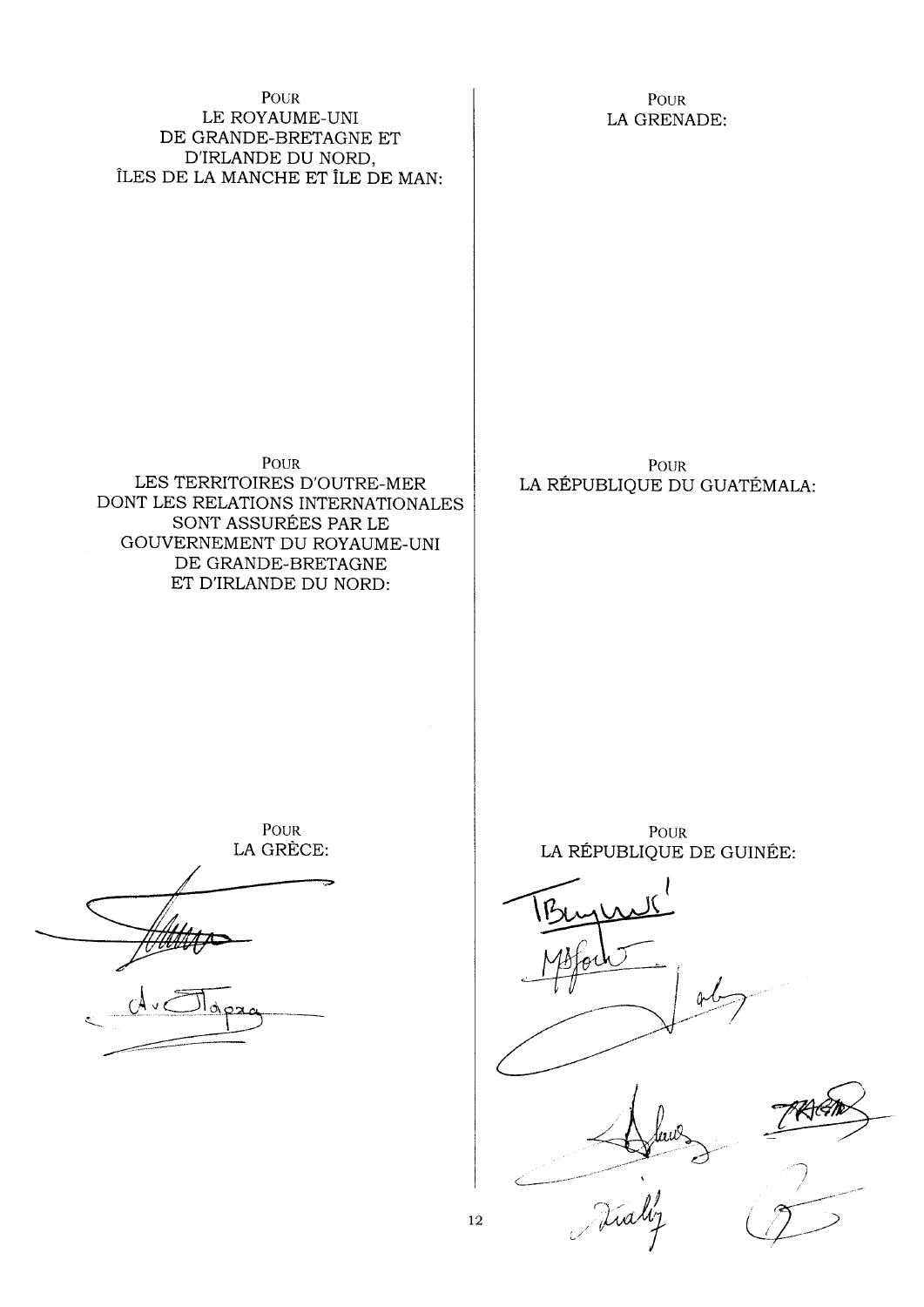POUR LA RÉPUBLIQUE DE GUINÉE-BISSAU:

POUR LA RÉPUBLIQUE D'HAÏTI:

Jean-Claude Pierre

POUR LA RÉPUBLIQUE<br>DE GUINÉE ÉQUATORIALE: Oller 20

**POUR** LA GUYANE:

**POUR** LA RÉPUBLIQUE DU HONDURAS:

**POUR** LA RÉPUBLIQUE DE HONGRIE:

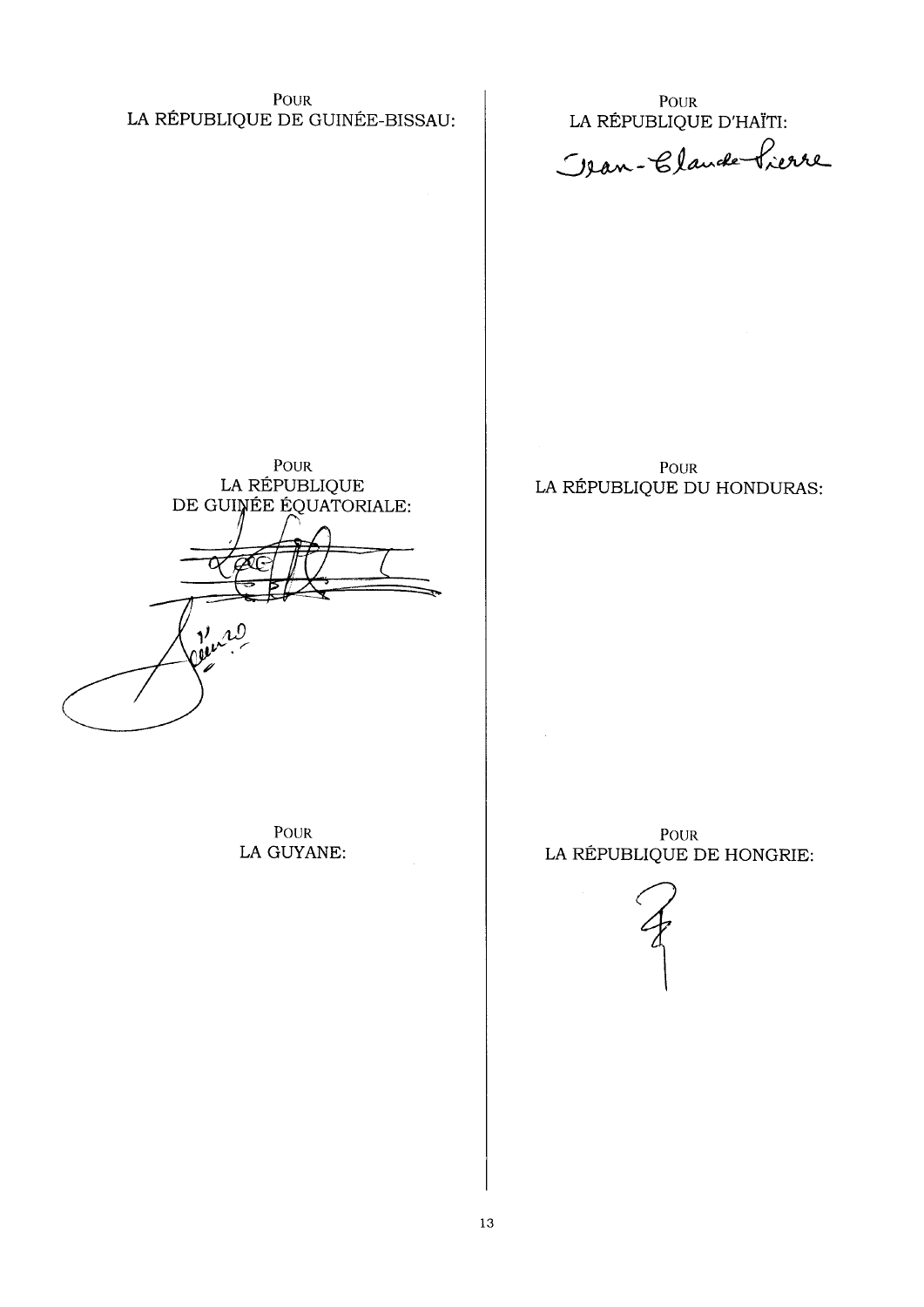POUR L'INDE:

## **POUR** LA RÉPUBLIQUE D'IRAQ:

POUR LA RÉPUBLIQUE D'INDONÉSIE:

POUR L'IRLANDE:

 $\bigwedge$ 



POUR LA RÉPUBLIQUE ISLAMIQUE D'IRAN:



POUR LA RÉPUBLIQUE D'ISLANDE:

not sum / weper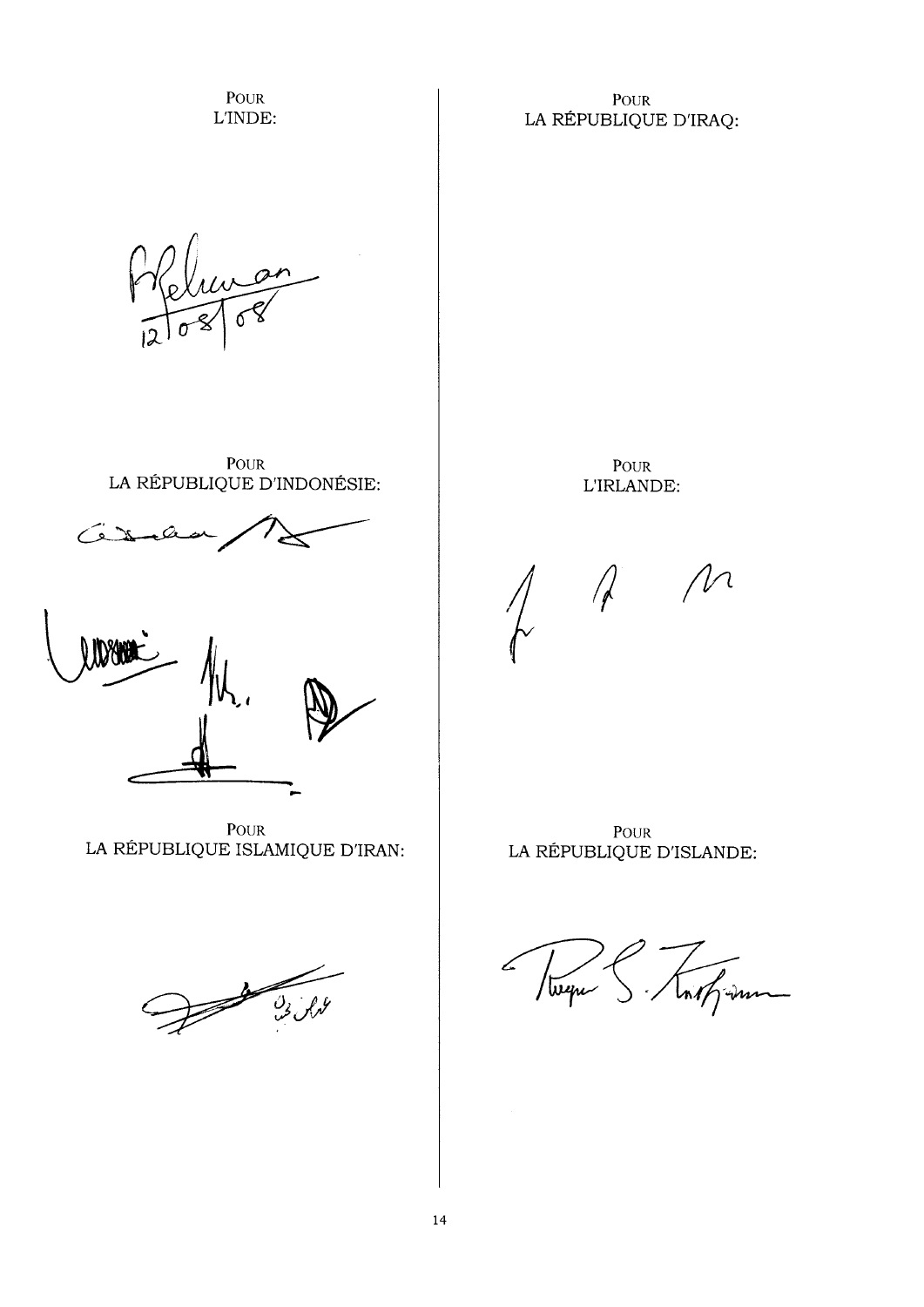POUR ISRAËL:

POUR

L'ITALIE:

Vigal Levi

**POUR** LA JAMAÏQUE:

**POUR** LE JAPON:

hais Frantis

**POUR** (AL) JAMAHIRIYA ARABE LIBYENNE POPULAIRE SOCIALISTE:



**POUR** LE ROYAUME HACHÉMITE DE JORDANIE:

Ahmad obeidat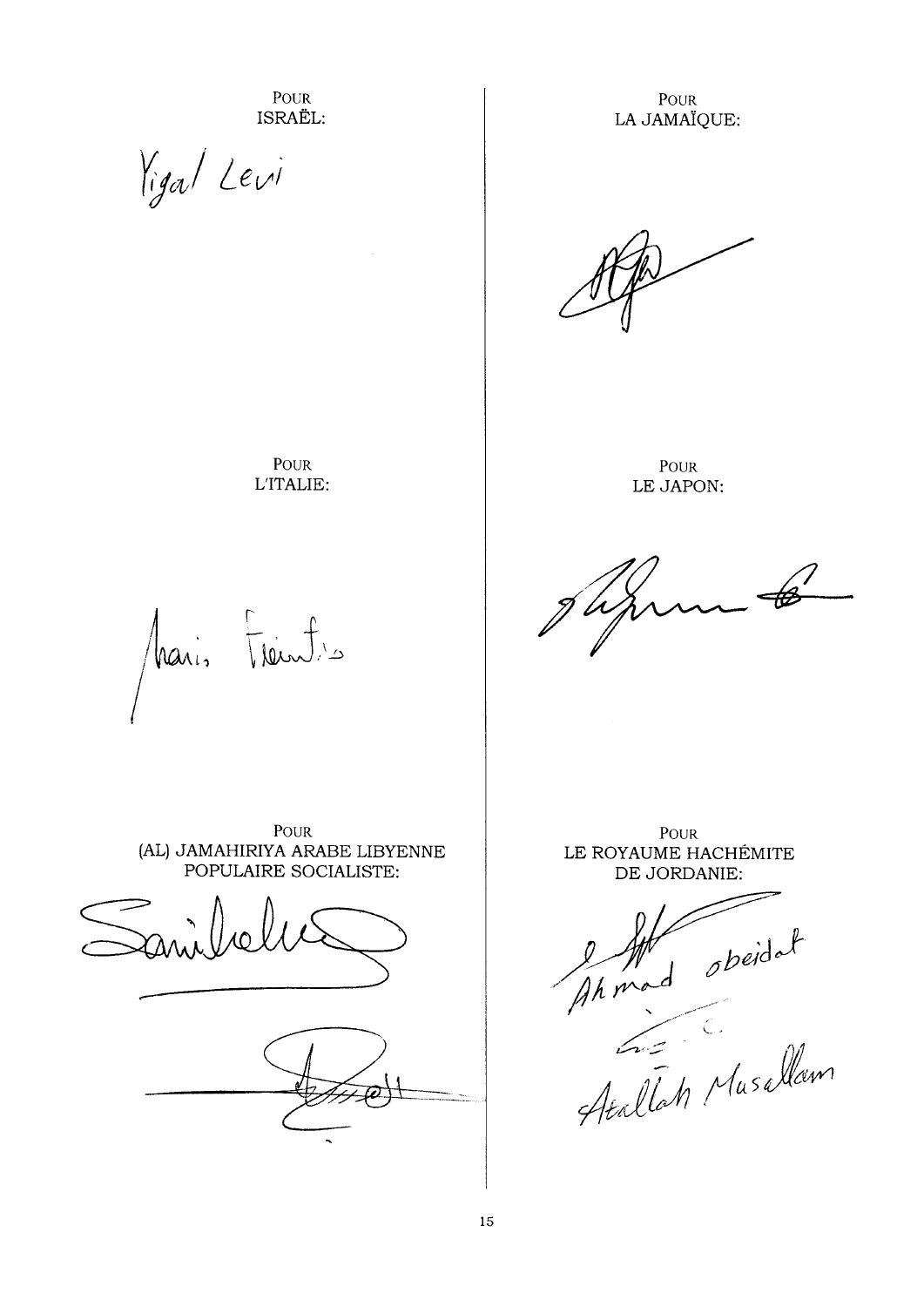POUR LA RÉPUBLIQUE DU KAZAKHSTAN:

POUR LA RÉPUBLIQUE DE KIRIBATI:

 $l_{\mathcal{L}}$ 

POUR LA RÉPUBLIQUE DE KENYA:

**POUR** LE KUWAIT:

یا د حد ح

POUR LA RÉPUBLIQUE QU KIRGHIZISTAN:





POUR LA RÉPUBLIQUE DÉMOCRATIQUE POPULAIRE LAO: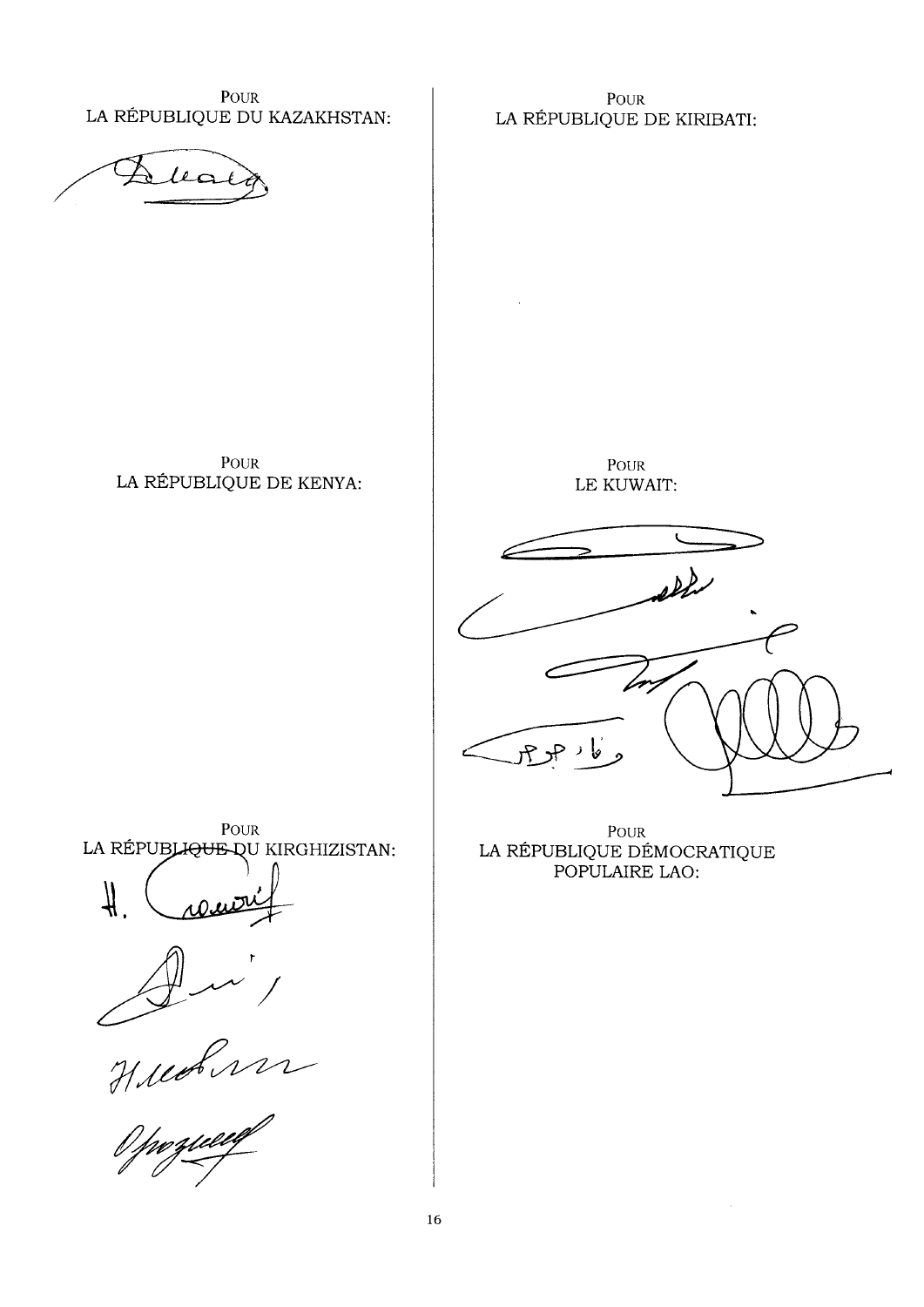POUR LE ROYAUME DU LESOTHO:



**POUR** LA RÉPUBLIQUE LIBANAISE:

Ahmed Arafa

POUR LA RÉPUBLIQUE DE LETTONIE:

**POUR** LA RÉPUBLIQUE DE LIBÉRIA:



POUR  ${\rm L'EX}$  -RÉPUBLIQUE YOUGOSLAVE DE MACÉDOINE:



POUR LA PRINCIPAUTÉ DE LIECHTENSTEIN:

 $\mu$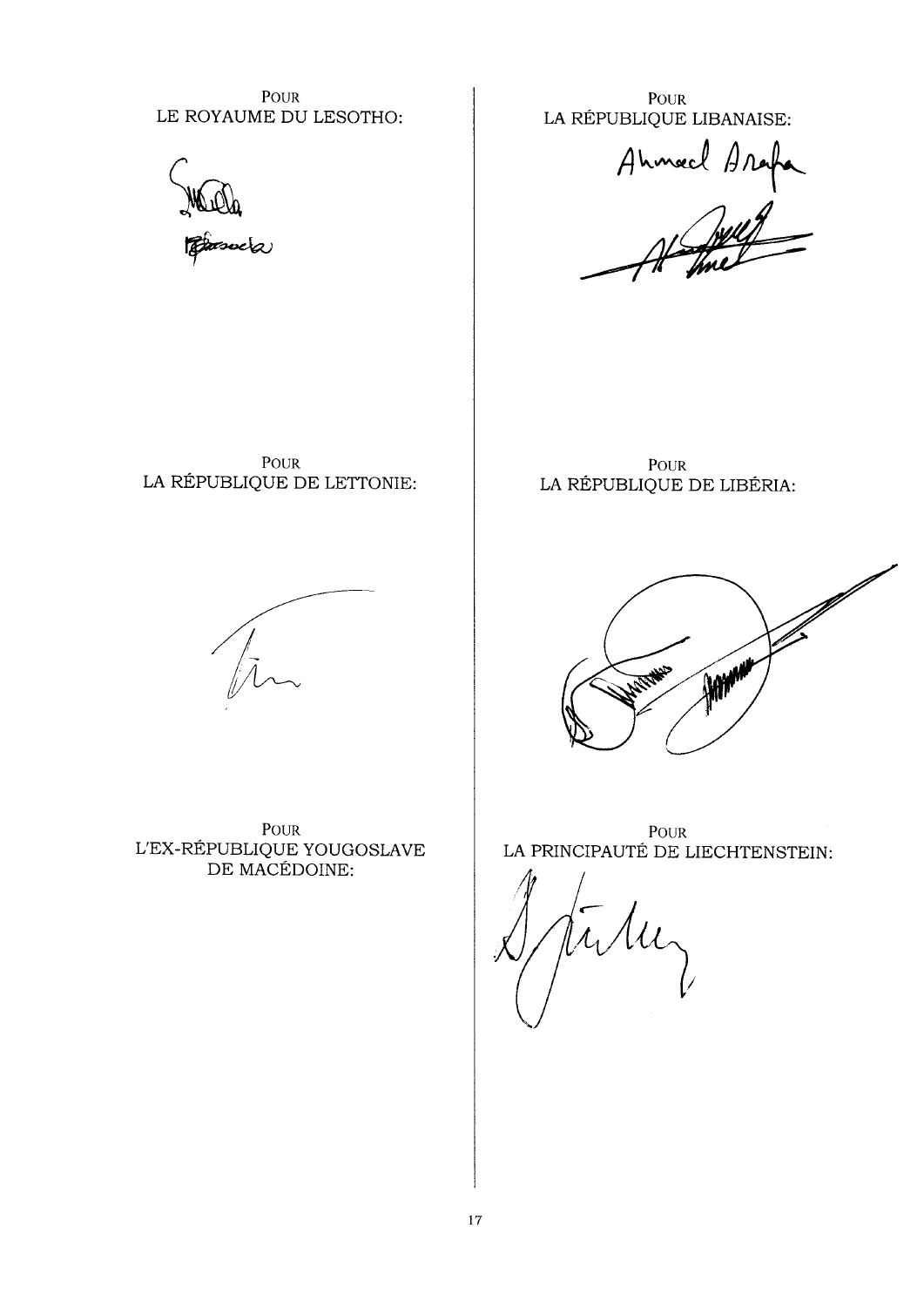POUR LA RÉPUBLIQUE DE LITUANIE:

POUR LA MALAISIE:

arrey



**POUR** LE MALAWI:



POUR LA RÉPUBLIQUE DE MADAGASCAR:



POUR LA RÉPUBLIQUE DES MALDIVES: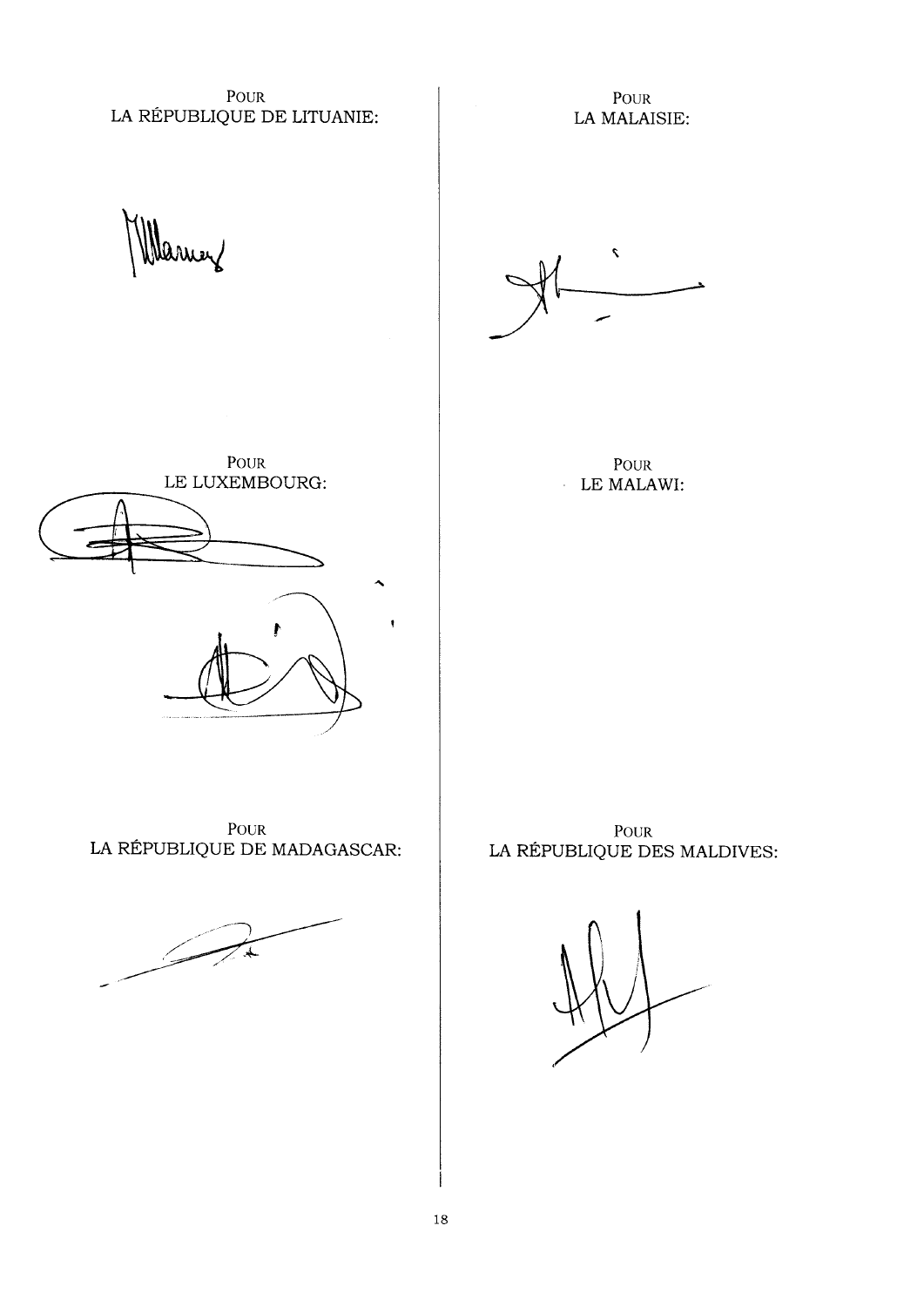POUR POUR LA RÉPUBLIQUE DU MALI: MAURICE: POUR POUR LA RÉPUBLIQUE ISLAMIQUE MALTE: DE MAURITANIE:  $7.2$ POUR **POUR** LE ROYAUME DU MAROC: LES ÉTATS-UNIS DU MEXIQUE: 10121 Eduardo Olivares de Lachica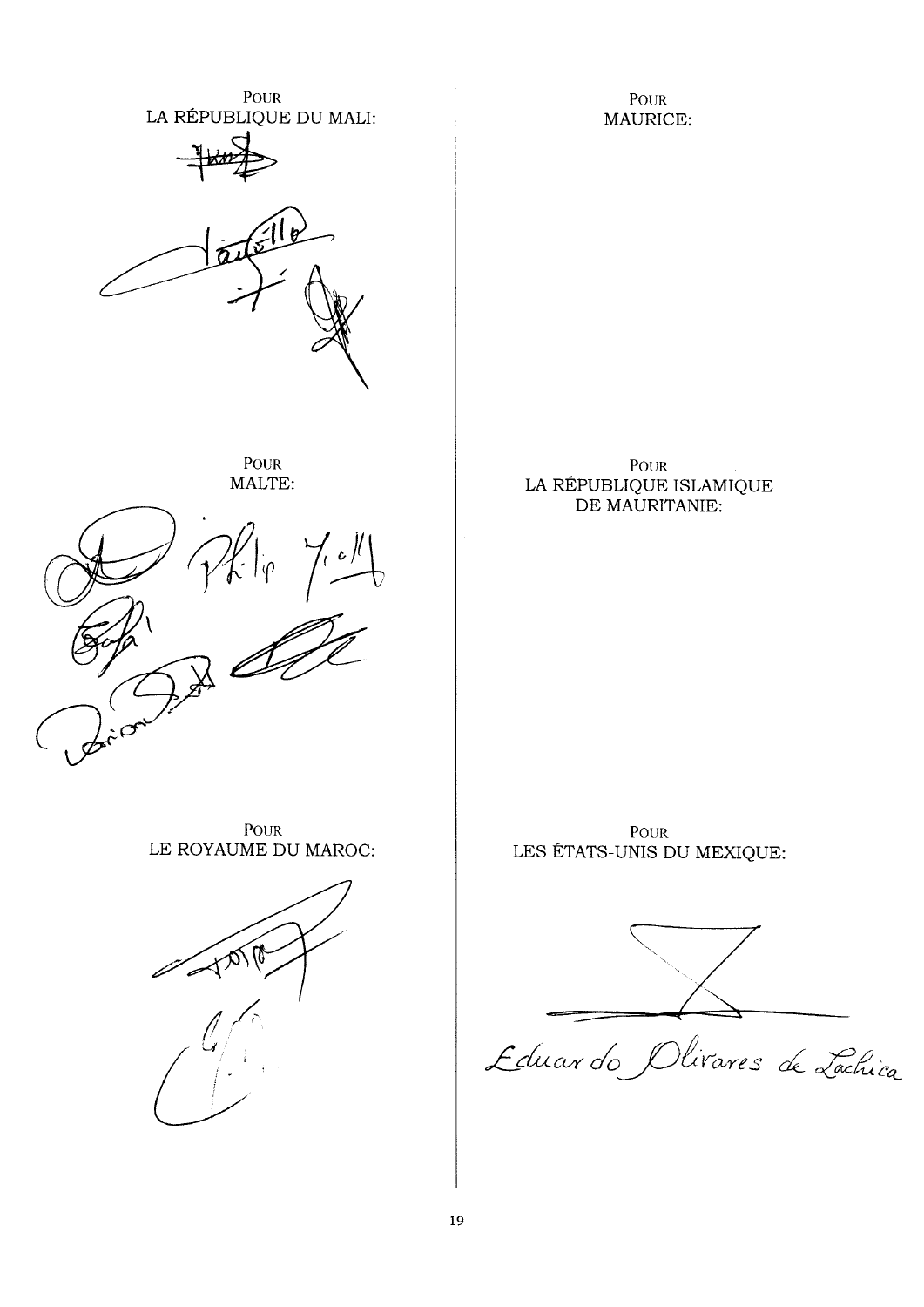POUR LA RÉPUBLIQUE DE MOLDOVA:

**POUR** LA RÉPUBLIQUE DU MONTÉNÉGRO:



live Reevel

POUR LA PRINCIPAUTÉ DE MONACO:



POUR LA RÉPUBLIQUE POPULAIRE DU MOZAMBIQUE:

Labour Julien

**POUR** LA MONGOLIE:



**POUR** L'UNION DE MYANMAR:

MR. TUN WAI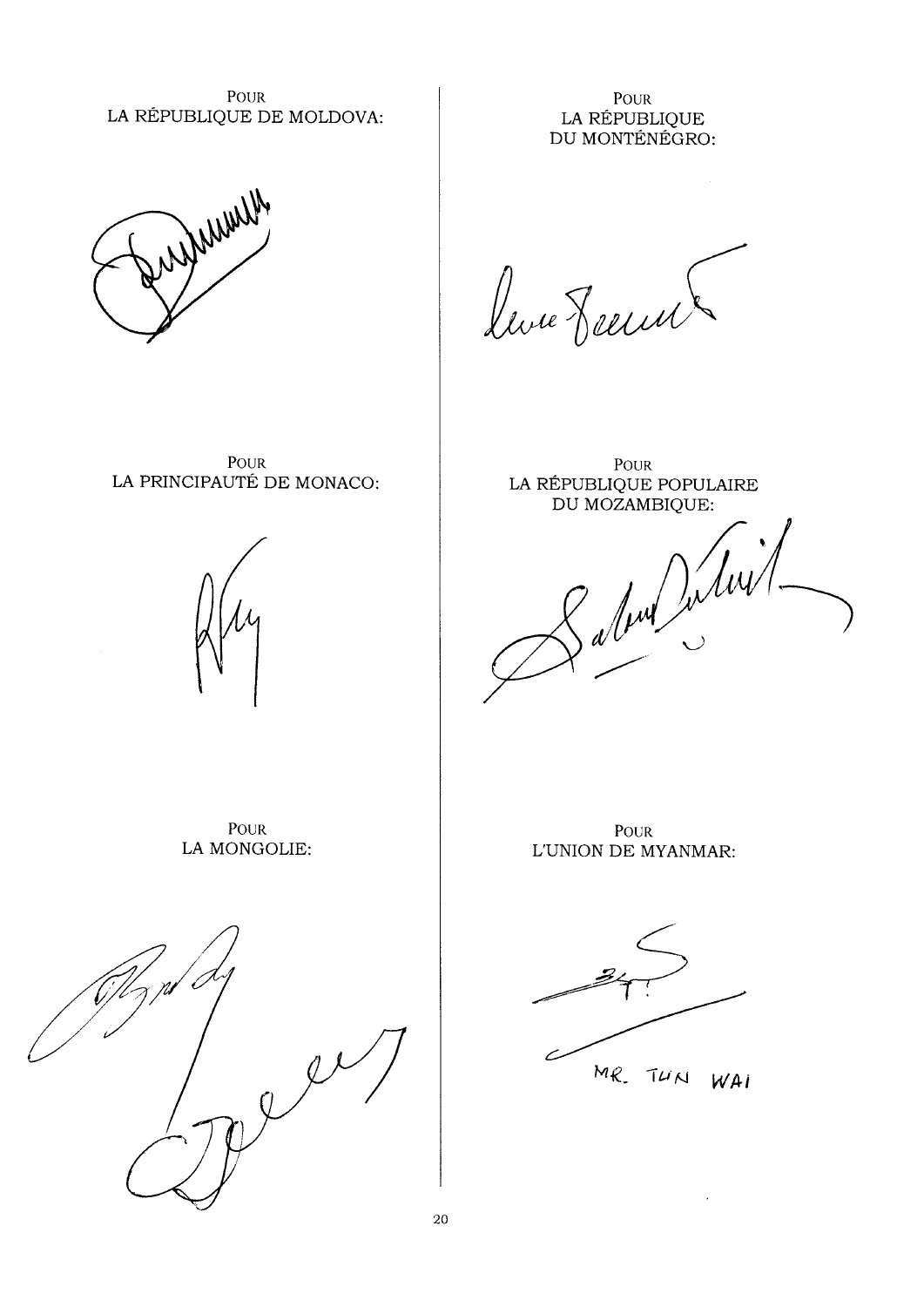

POUR LA RÉPUBLIQUE DE NAURU:

POUR LA RÉPUBLIQUE DU NICARAGUA:

**POUR** LA RÉPUBLIQUE DU NIGER:

POUR LE NÉPAL:

 $\bar{\beta}$ 

olded

POUR<br>LA RÉPUBLIQUE FÉDÉRALE DU NIGÉRIA:

 $2\pi$ lin-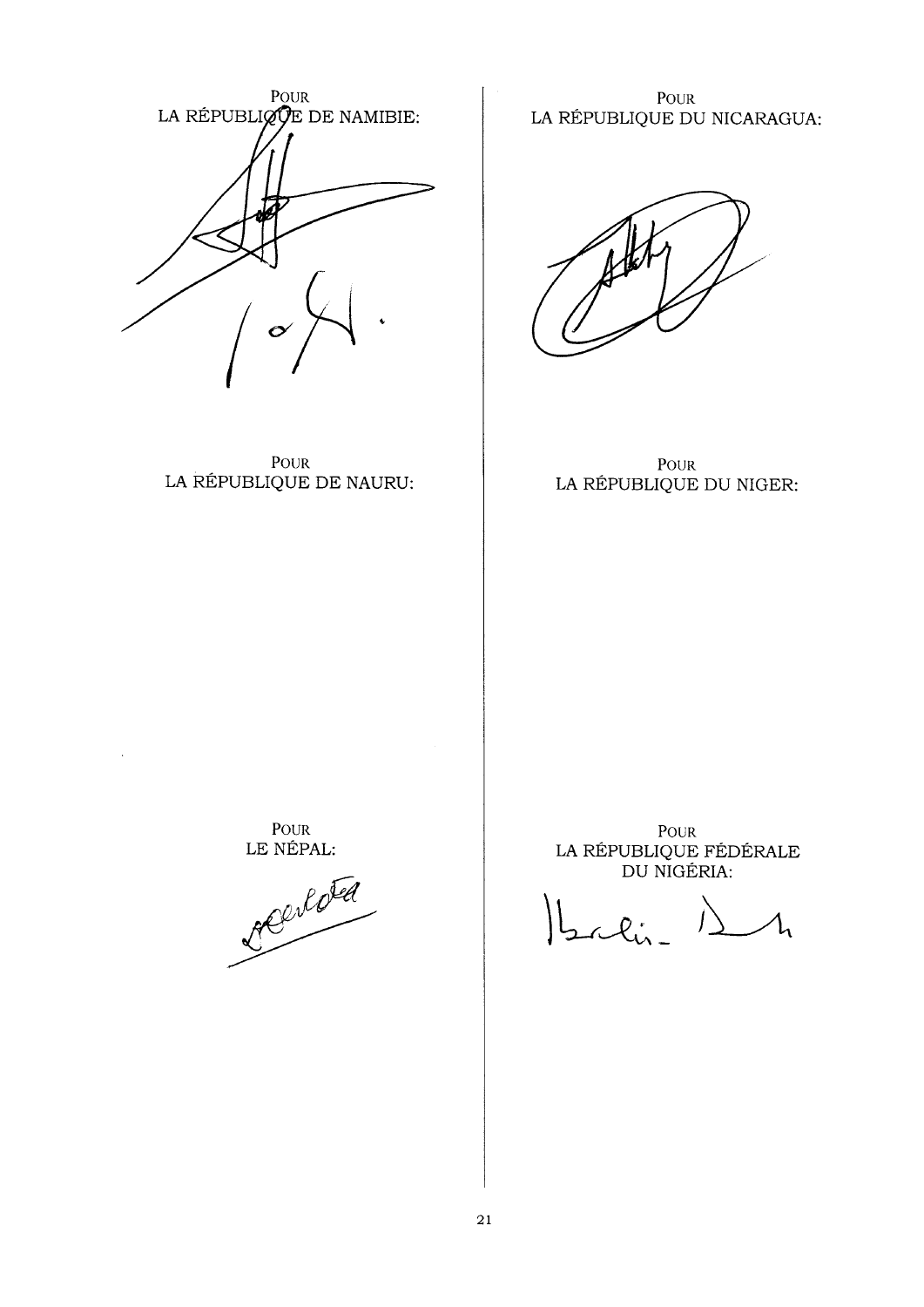POUR LA NORVÈGE:

**POUR** LA RÉPUBLIQUE DE L'OUGANDA:

Egil Thomsum



POUR LA RÉPUBLIQUE D'OUZBÉKISTAN:

POUR

LE SULTANAT D'OMAN:



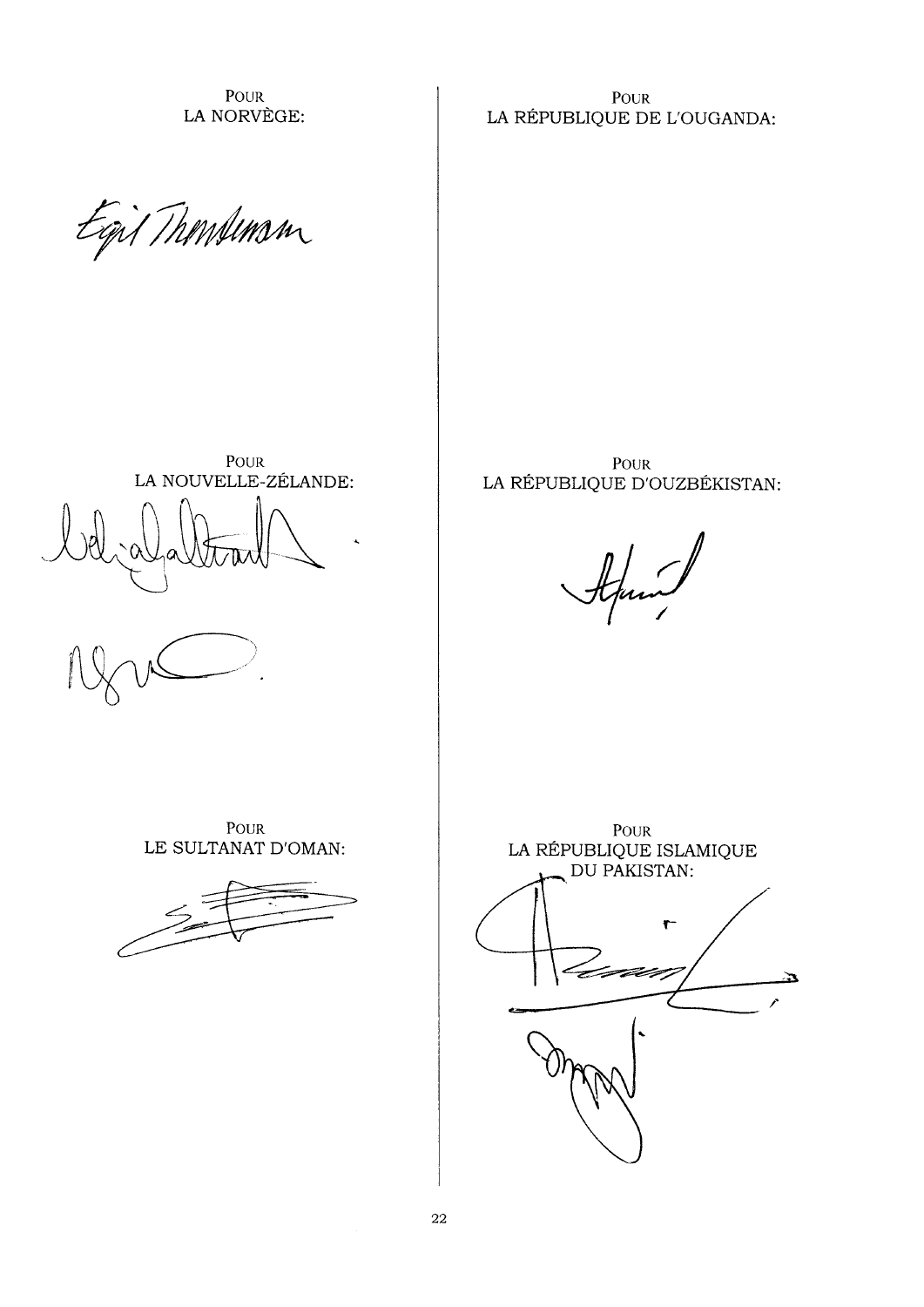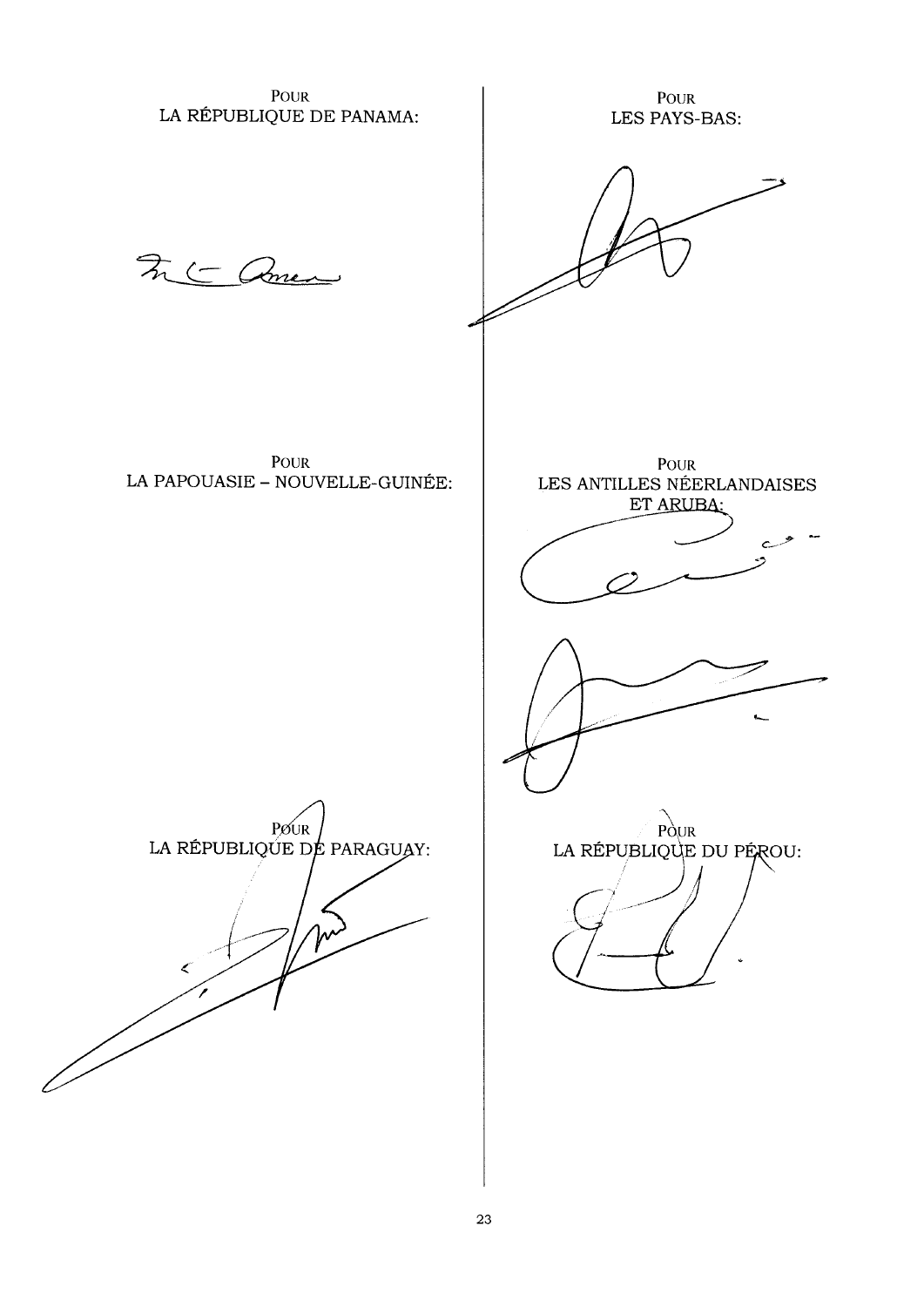**POUR** LA RÉPUBLIQUE DES PHILIPPINES:

Inilla

POUR LA POLOGNE:

Maris O. L.L.<br>Anoluy P. Ashonshi

**POUR** L'ÉTAT DE QATAR:





**POUR** LA RÉPUBLIQUE DÉMOCRATIQUE DU CONGO:

POUR LE PORTUGAL:

hypoticip

**POUR** LA RÉPUBLIQUE POPULAIRE DÉMOCRATIQUE DE CORÉE:

 $-11/22$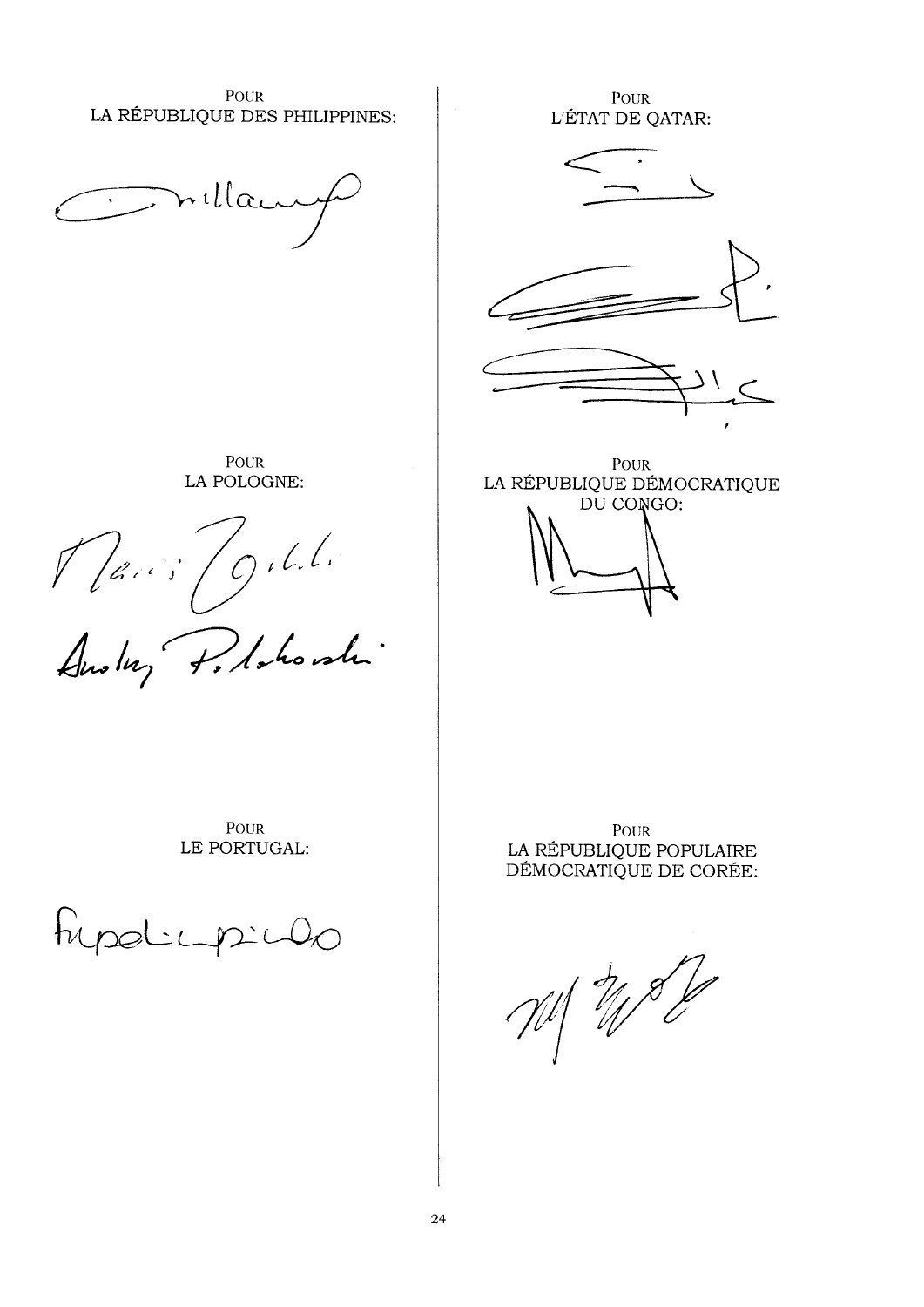

POUR LA FÉDÉRATION DE RUSSIE:

## **POUR** SAINT-CHRISTOPHE (SAINT-KITTS)-ET-NEVIS:

**POUR** SAINTE-LUCIE:

POUR LA RÉPUBLIQUE RWANDAISE:

Kawa

POUR LA RÉPUBLIQUE DE SAINT-MARIN:

Dide de 9.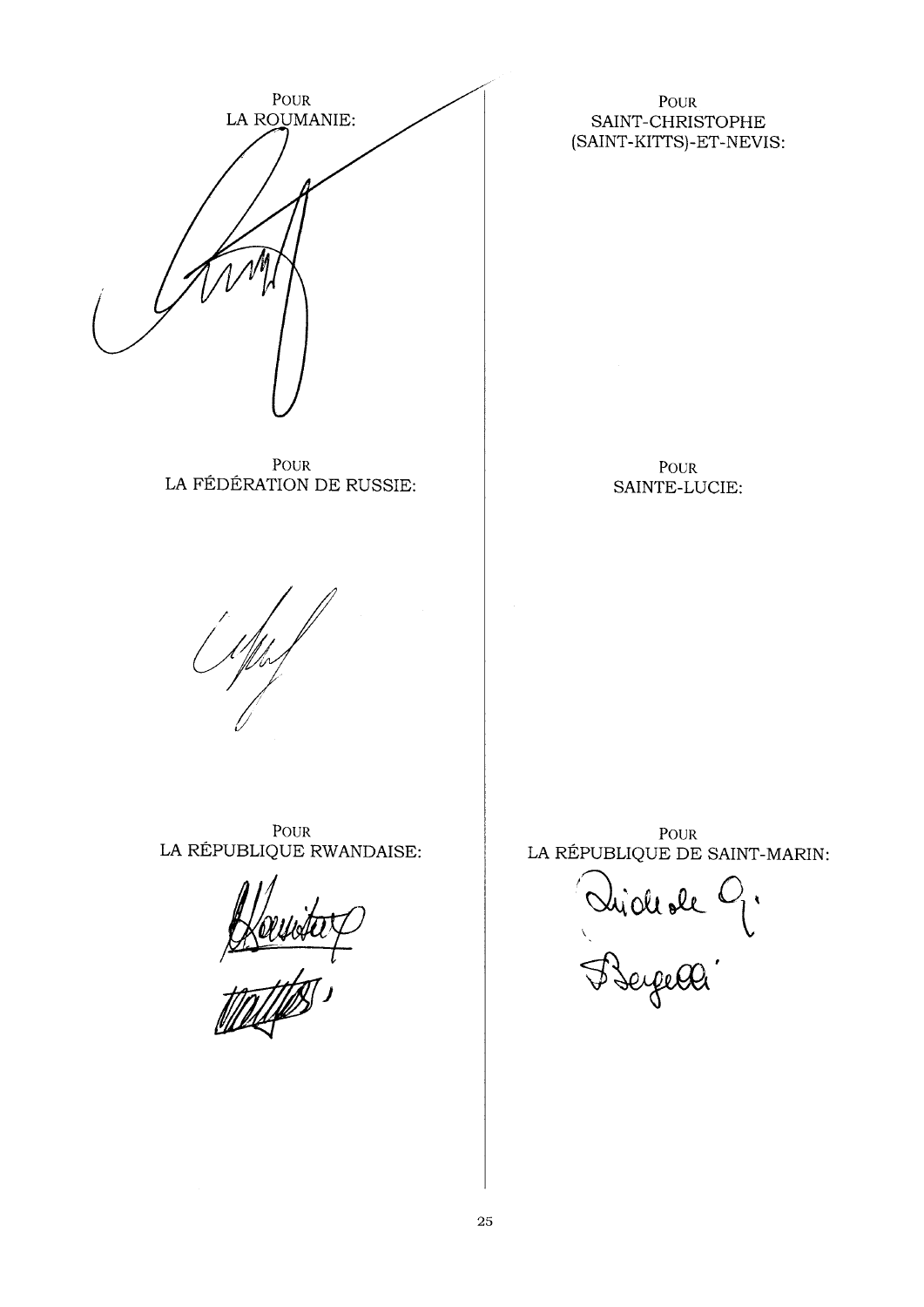POUR SAINT-VINCENT-ET-GRENADINES:

POUR LA RÉPUBLIQUE DÉMOCRATIQUE<br>DE SAO TOMÉ-ET-PRINCIPE:

**POUR** LES ÎLES SALOMON:

**POUR** LA RÉPUBLIQUE DU SÉNÉGAL:

POUR L'ÉTAT INDÉPENDANT DE SAMOA:

**POUR** LA RÉPUBLIQUE DE SERBIE: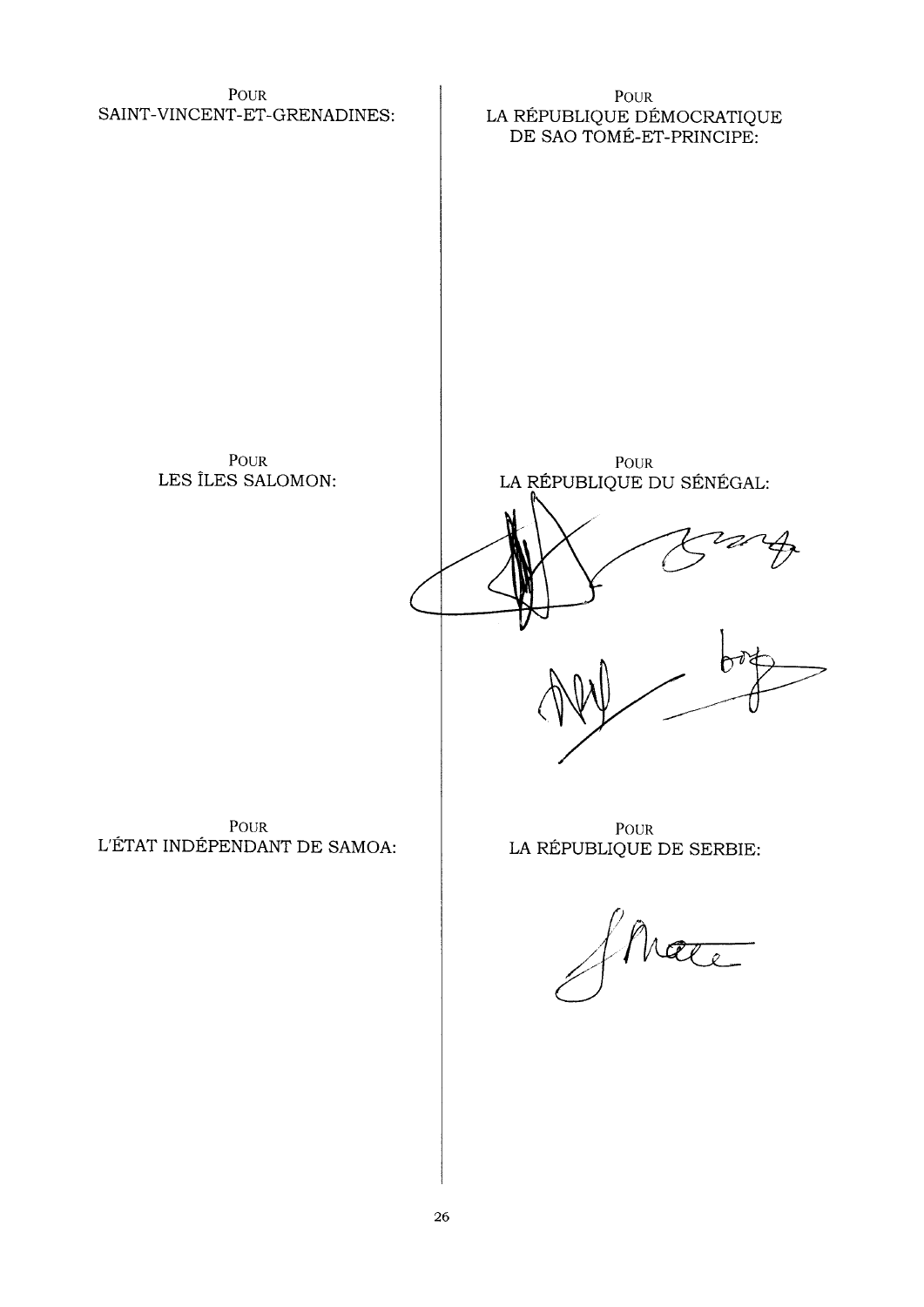**POUR** LA RÉPUBLIQUE DES SEYCHELLES:

**POUR** LA RÉPUBLIQUE SLOVAQUE:

**POUR** LA RÉPUBLIQUE DE SIERRA LEONE:

 $1.8.16965$ 

looli l **POUR** 

LA RÉPUBLIQUE DE SLOVÉNIE:

POUR LA RÉPUBLIQUE DE SINGAPOUR:

POUR LA RÉPUBLIQUE DÉMOCRATIQUE DE SOMALIE: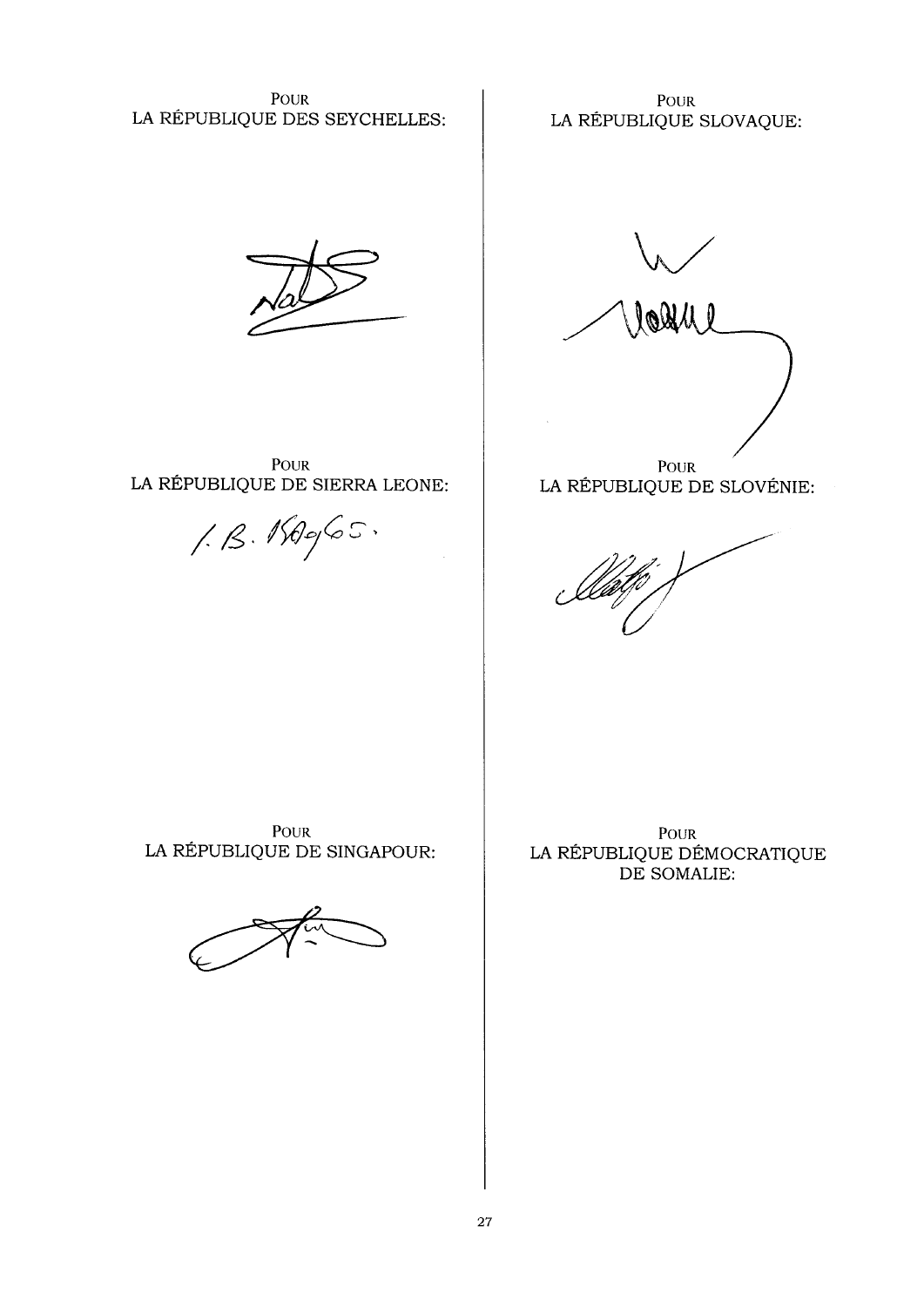POUR LA RÉPUBLIQUE DU SOUDAN:

POUR LA CONFÉDÉRATION SUISSE:

POUR LA RÉPUBLIQUE SOCIALISTE<br>DÉMOCRATIQUE DE SRI LANKA:

**POUR** LA RÉPUBLIQUE DU SURINAME:



POUR LA SUÈDE:

Jour Deg3

**POUR** LE ROYAUME DU SWAZILAND:

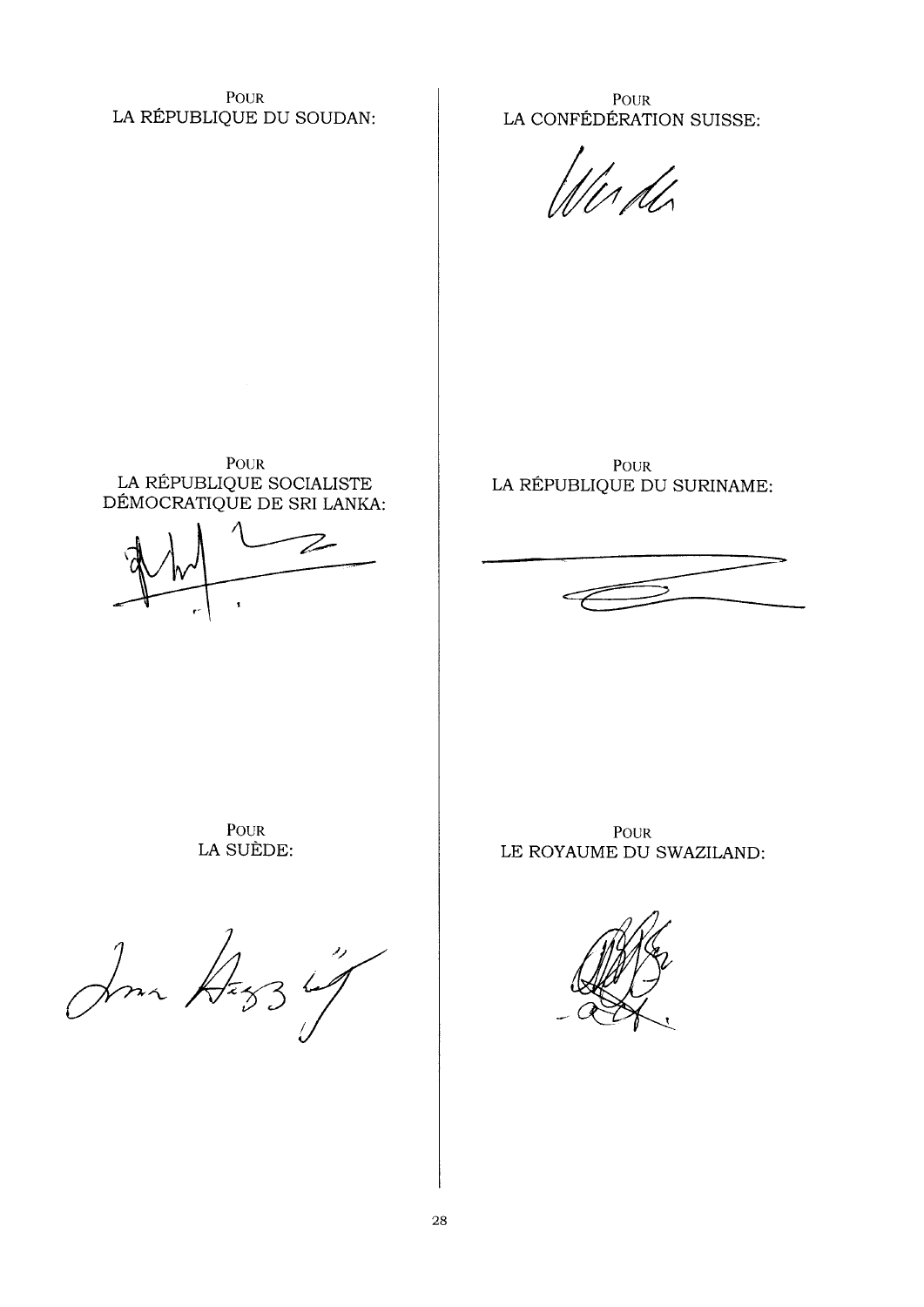**POUR** LA RÉPUBLIQUE ARABE SYRIENNE:



POUR LA RÉPUBLIQUE DU TADJIKISTAN:

POUR LA RÉPUBLIQUE DU TCHAD:

AAMAME

Ϊ2.

POUR LA RÉPUBLIQUE TCHÈQUE:

Jourt.

POUR LA RÉPUBLIQUE UNIE DE TANZANIE:

alistown

POUR LA THAÏLANDE:

Sur Lo-Vitai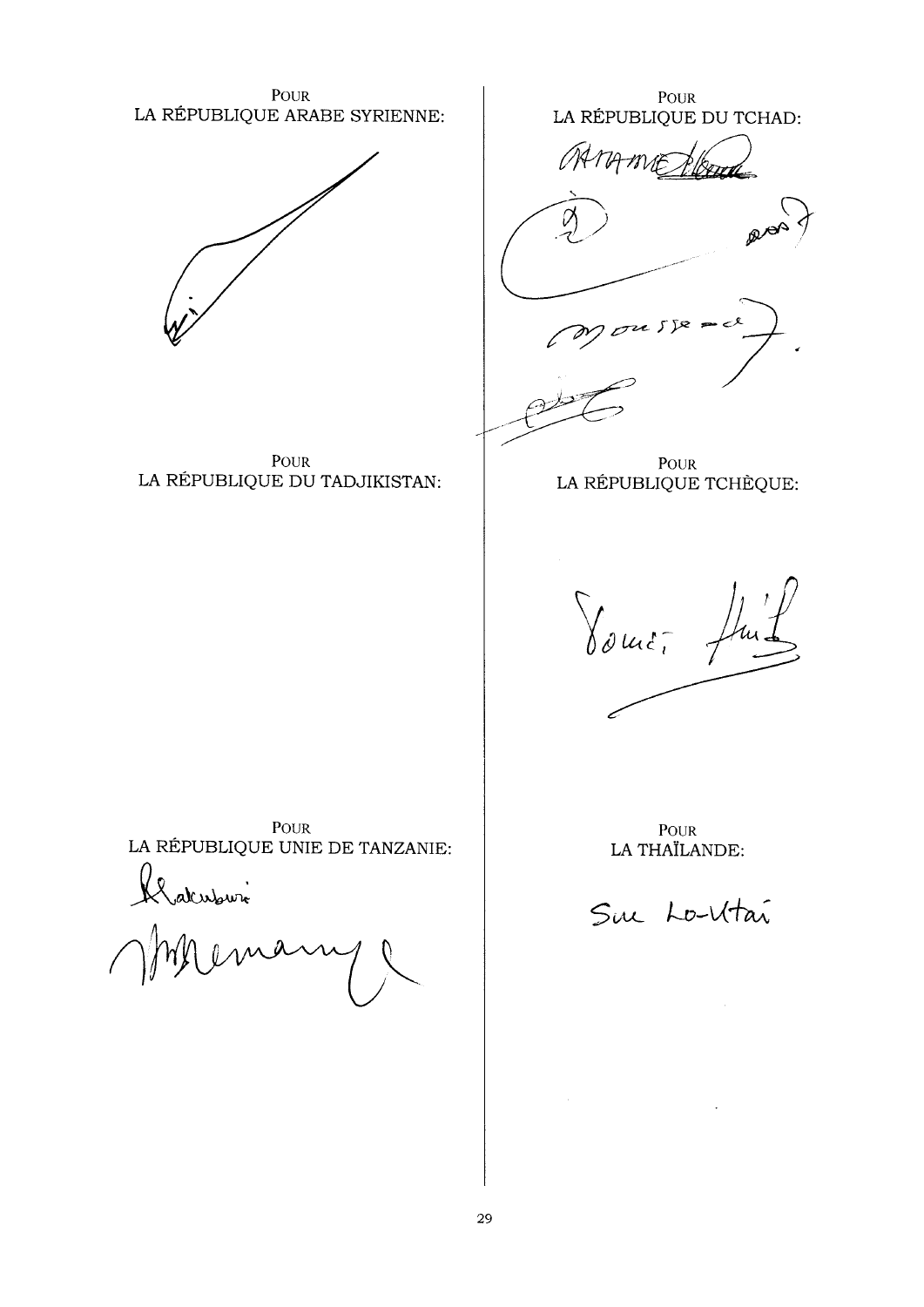POUR LA RÉPUBLIQUE DÉMOCRATIQUE DE TIMOR-LESTE

**POUR** LA RÉPUBLIQUE DE TRINITÉ-ET-TOBAGO:

**POUR** LA RÉPUBLIQUE TQGQLAISE:

POUR LE ROYAUME DES TONGA:

POUR LA RÉPUBLIQUE TUNISIENNE:

 $2.84514$ 

June Bel Hassen.

**POUR** LE TURKMÉNISTAN: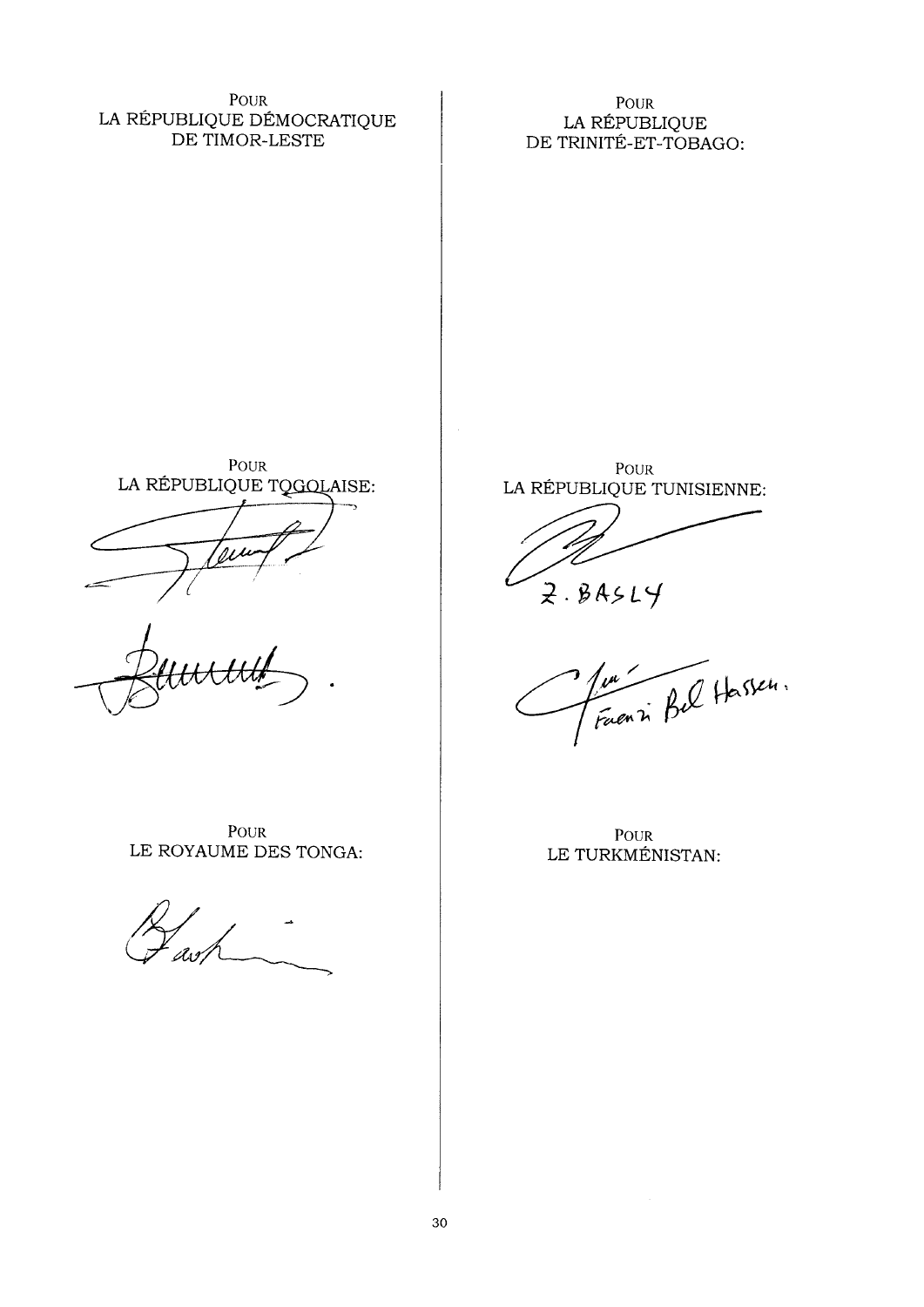POUR LA RÉPUBLIQUE DE TURQUIE:

**POUR** LA RÉPUBLIQUE ORIENTALE DE L'URUGUAY:

Sestaux, birzal

POUR TUVALU:

POUR LA RÉPUBLIQUE DE VANUATU:

**POUR** L'UKRAINE:

 $\mathbb{Z}$ 

**POUR** L'ÉTAT DE LA CITÉ DU VATICAN:

Mend k  $\ll$